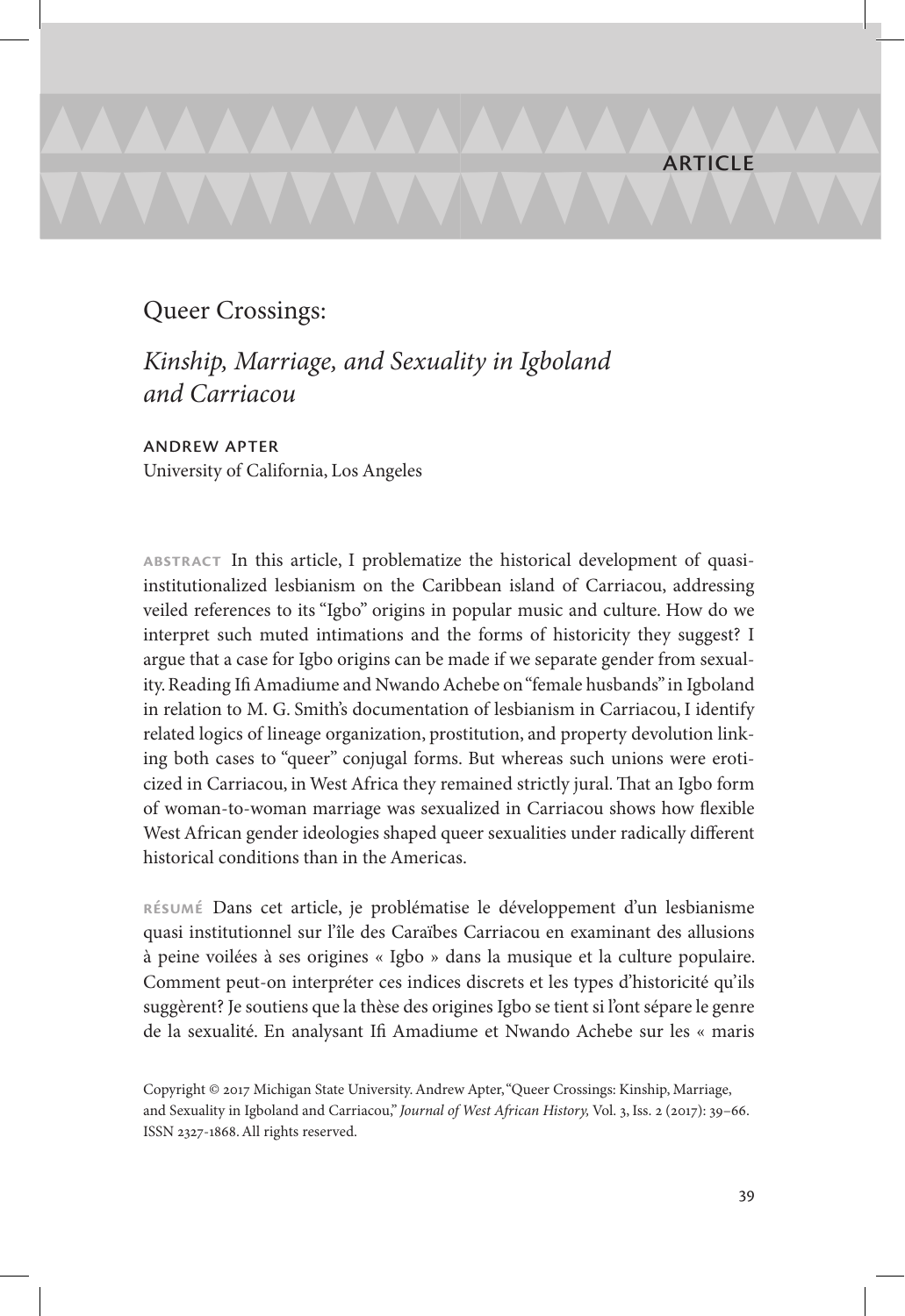femme » en Igboland en conjonction avec les documents de M. G. Smith sur le lesbianisme à Carriacou, j'identifie similarités dans l'organisation des lignées, la prostitution, et la dévolution des biens qui relient les deux cas à des relations conjugales « queer ». Cependant, alors que ces unions étaient érotisées à Carricacou, en Afrique de l'ouest elles étaient strictement de droit. Le fait qu'une forme Igbo de mariage femme-à-femme était sexualisée à Carriacou montre comment la flexibilité des idéologies de genre d'Afrique de l'ouest a influencé les sexualités homosexuelles dans un contexte historique radicalement différent de celui des Amériques.

Few issues remain as controversial and contentious as the West African "origins" of queer sexualities in Afro-Atlantic perspective. Part of the problem stems from the culturally taboo status of homoeroticism as a topic of discussion in West Africa, one still met with opprobrium and denial, or dismissed as a colonial legacy. Other difficulties are methodological, grappling with distinctions between male, female, transsexual, and transgender; gender and sexuality as cultural categories and performative regimes; and the very criteria for distinguishing between gender and sexuality as distinct spheres of discourse and practice. Compounding these issues are the terminological debates associated with LGBT initialism and activist lexicons, as new positionalities and orientations—such as "intersex," "polyamorous," and "third gender"—continue to emerge, further complicating the transatlantic waters.1 And always looming large are the politics of projection, whether the phantom Africa of the colonial imagination, Euro-American models of gender and sexuality, or their combined forces recolonizing the motherland. For example, many African scholars, including Ifi Amadiume and Oyeronke Oyewumi, have taken Western feminists to task for imposing ethnocentric models of patriarchal domination on precolonial African women without doing their cultural and historical homework.2 Indeed, the challenges of writing about queer Afro-Atlantic trajectories are intrinsically political, given the colonial histories of the frameworks and lexicons through which we work and seek to destabilize, and the centrality of race, gender, and sexuality in the remaking of hegemonies. How then do we proceed? How do we explore what Omise'eke Natasha Tinsley calls "queer black Atlantic oceanographies" without forsaking African origins—the cultural and historical *roots* of particular Atlantic vectors?3

In proposing one such expository pathway, I focus on the Igbo "origins" of lesbian partnerships and institutionalized "mating patterns" on the Grenadine island of Carriacou in the Eastern Caribbean.4 Building on my prior reanalysis of material first collected and published by M. G. Smith, I develop a suggestion offered during an interview on the island that seemed highly unlikely to me at the time: namely, that the lesbian roles of the *madivine* and *zami* had Igbo origins in West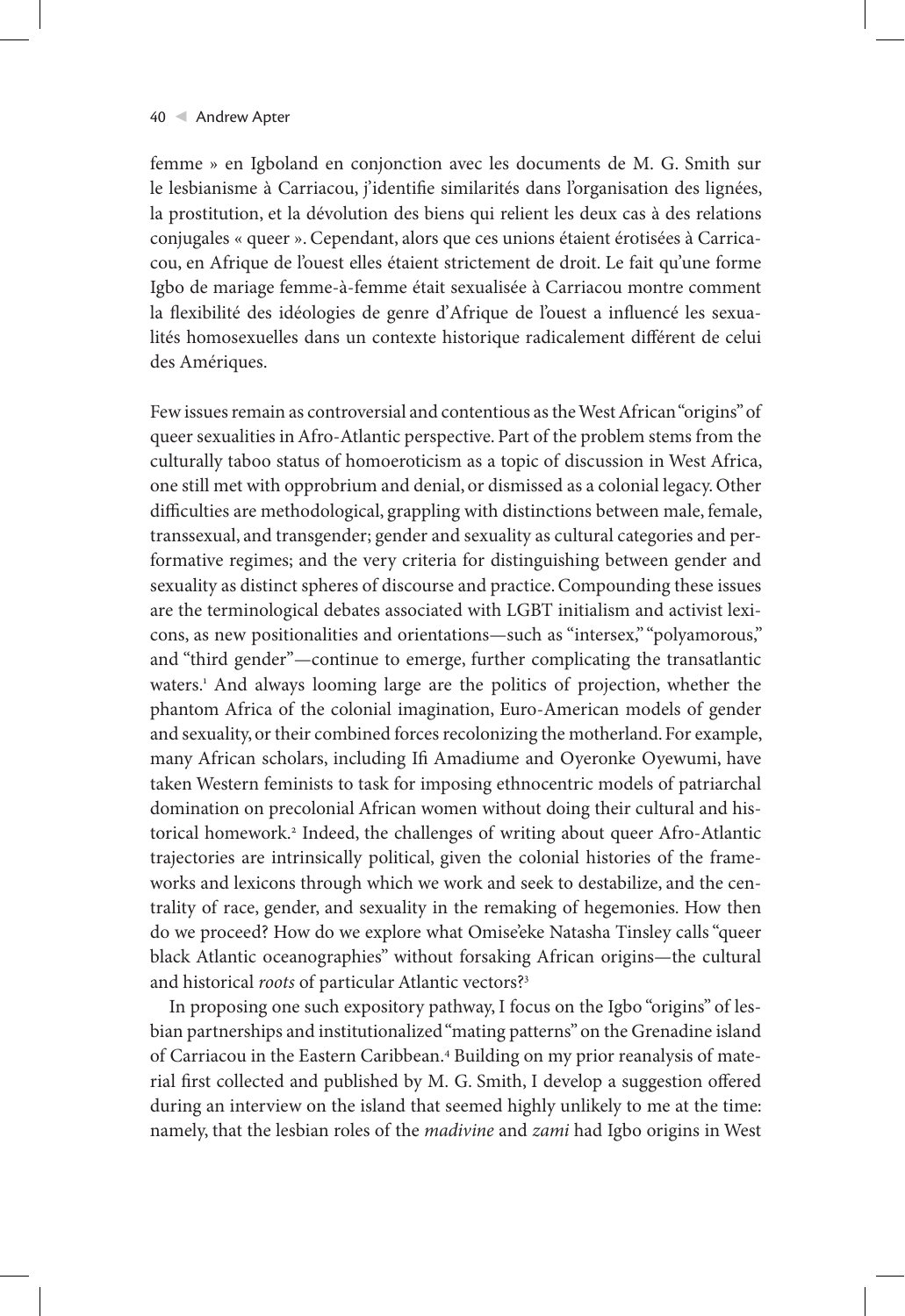Africa because they were favored by women of the "Ibo nation" in Carriacou.5 My initial dismissal of this imputed trajectory was based on several factors: a critical awareness of ethnic stereotyping in the Americas, as generated historically by Atlantic slavery and reworked by subsequent political projects and patterns of racial stratification; a healthy skepticism toward simplistic attributions of African origins in the African diaspora; and enough exposure to the secondary literature to sense that quasi-institutionalized lesbianism was not culturally recognized in Igboland. Carriacou claims about the Igbo origins of lesbianism might be understood in terms of female economic autonomy and the penchant for business that islanders attributed to women of the Ibo nation, but *not* in relation to Igbo precedents in Nigeria.

Several years later, however, my position began to change, inspired by a new class I taught at UCLA on gender and sexuality in Africa. It was during this class that I assigned—and finally read—two path-breaking studies of Igbo gender roles and ideologies: Ifi Amadiume's *Male Daughters, Female Husbands: Gender and Sex in an African Society*, and Nwando Achebe's *Farmers, Traders, Warriors,*  and Kings: Female Power and Authority in Northern Igboland, 1900–1960.<sup>6</sup> Working through the flexible gender ideologies and sociohistorical contexts of religion and ritual, kinship, marriage, inheritance, trade, and political authority that both studies explored, I experienced a shock of recognition as clear correspondences among female unions, lineage organization, prostitution, and property devolution came into focus. The local attributions in Carriacou of lesbian preferences to "Ibo" women now made a certain sense, provided they were interpreted through the appropriate historical and cultural lenses. The argument that I develop in this article is that the Igbo roots of lesbianism in Carriacou can be grasped by separating gender from sexuality, such that the gender-crossing roles of female husbands in Igboland only became sexualized and eroticized in the Americas. In other words, the Igbo "origins" are strictly sociocultural, *framing* a trajectory of sexualization under radically different historical conditions in Carriacou.7 The broader implications of this Igbo trajectory are not limited to Igbo origins as such, but engage a wider range of queer Atlantic crossings associated with spirit possession and Afro-Caribbean religions.<sup>8</sup>

# "Ibo and Dem" in Carriacou

First published in 1962, it is hardly surprising that M. G. Smith's treatment of lesbian relationships in Carriacou falls staunchly within a heteronormative framework that identifies semi-institutionalized relationships between the *madivine* and *zami* as "deviant" forms within a patriarchal social order. But it is also points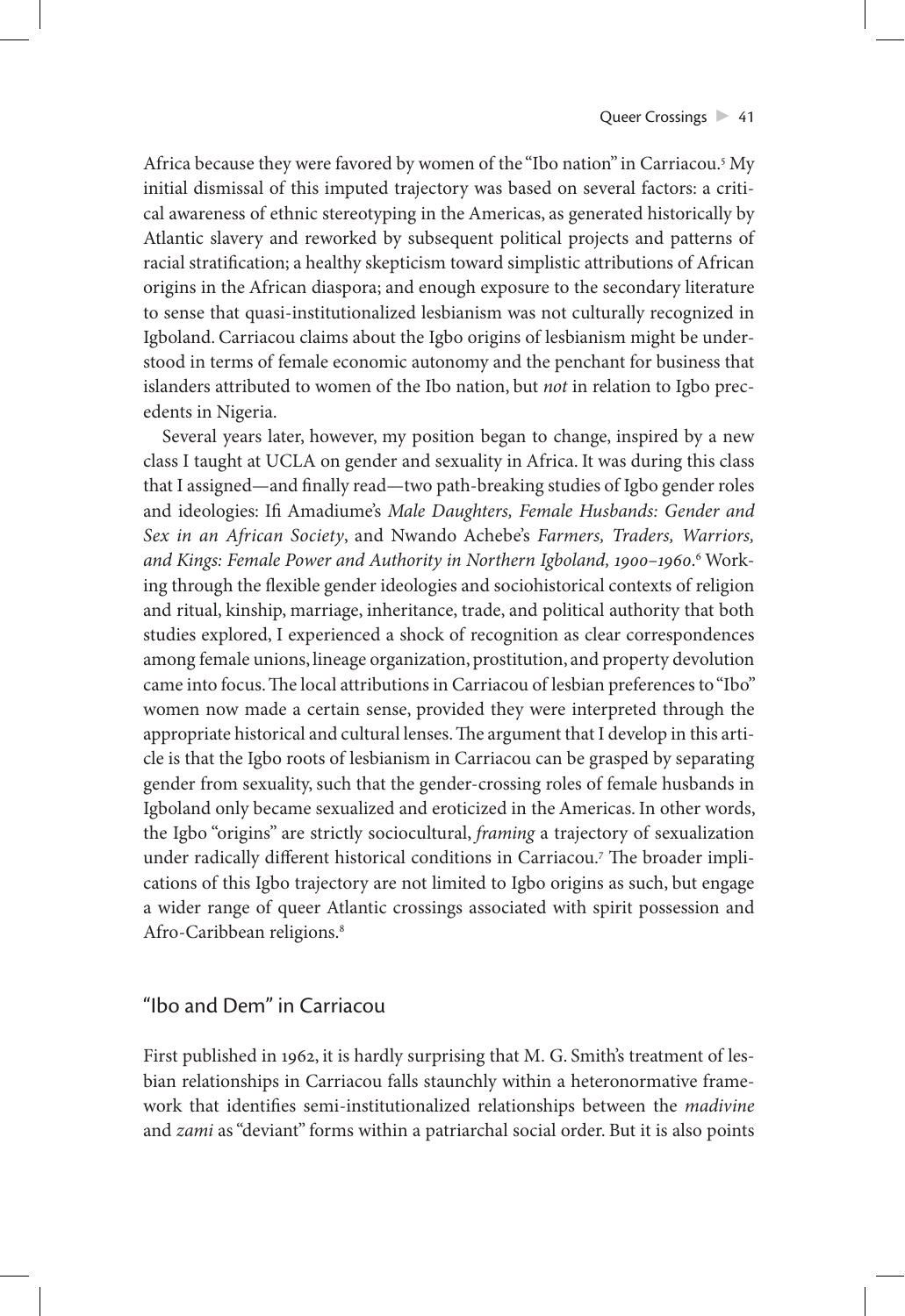toward a social theory of sexuality, an innovative conceptual move that was in many ways ahead of its time. Indeed, as Christine Barrow has argued, Smith opened up an important space for separating female sexuality and desire from official gender roles and ideologies more focused on tradition and respectability.9 In brief, his argument runs as follows.

As a former French and then British plantocracy whose owners left after emancipation in 1838, Carriacou became increasingly dependent upon remittances from male out-migration during the century and a half that followed, with labor flows to Grenada, Trinidad, Venezuela, the United States, and London that created a demographically skewed sex ratio wavering between two and three adult women to each man. For marriageable men remaining on the island, a de facto system of polygyny developed in which official monogamy remained the preferred conjugal form, but was supplemented by extraresidential "mating" relations with outside women, colloquially called "keptresses," giving rise to matrifocal households of kept women and their "outside" children, usually in different villages. Whereas official monogamous unions were marked by formal betrothals, elaborate weddings, and virilocal residence in "wooden" houses associated with agnatic lineages, known as "bloods," keptresses lived with their children in less prestigious "dirt" houses made from daub and wattle. Finally, a third pattern of "keeping" emerged, in which couples cohabited *in the woman's house*, seen as a prelude to betrothal and marriage but sometimes stalled in a tenuous holding pattern that significantly limited male autonomy. "Whereas the husband is dominant in marriage," Smith writes, "the woman is the dominant partner in keeping" because "kept" men were barred from extraresidential mating and lost child custody when such unions dissolved.<sup>10</sup> Statistically infrequent and structurally unstable, keeping posed a problem for patriarchy. His masculinity compromised, "the male member of such a union is accordingly mocked and teased and is not regarded as a full household head."<sup>11</sup> As we shall see, the gendered politics of keeping highlights intimate connections among female power, residence, and property.

It is within the patriarchal framework of these mating patterns, and a high rate of male out-migration, that Smith situated his discussion of lesbianism. With a high cultural value placed on female fidelity, Smith argued, women developed lesbian relationships of the *madivine* and *zami*, remaining "faithful" to their husbands while satisfying their own sexual needs. In this manner, men working away from the island for up to ten years at a stretch could return to Carriacou with their honor and households intact. The system was reinforced by patrilineages or "bloods" that enabled resident agnates to keep an eye on such wives, referred to as "grass widows," while their husbands were abroad. Thus, according to Smith, the dual imperatives of female sexuality and fidelity were fulfilled. As Smith explains: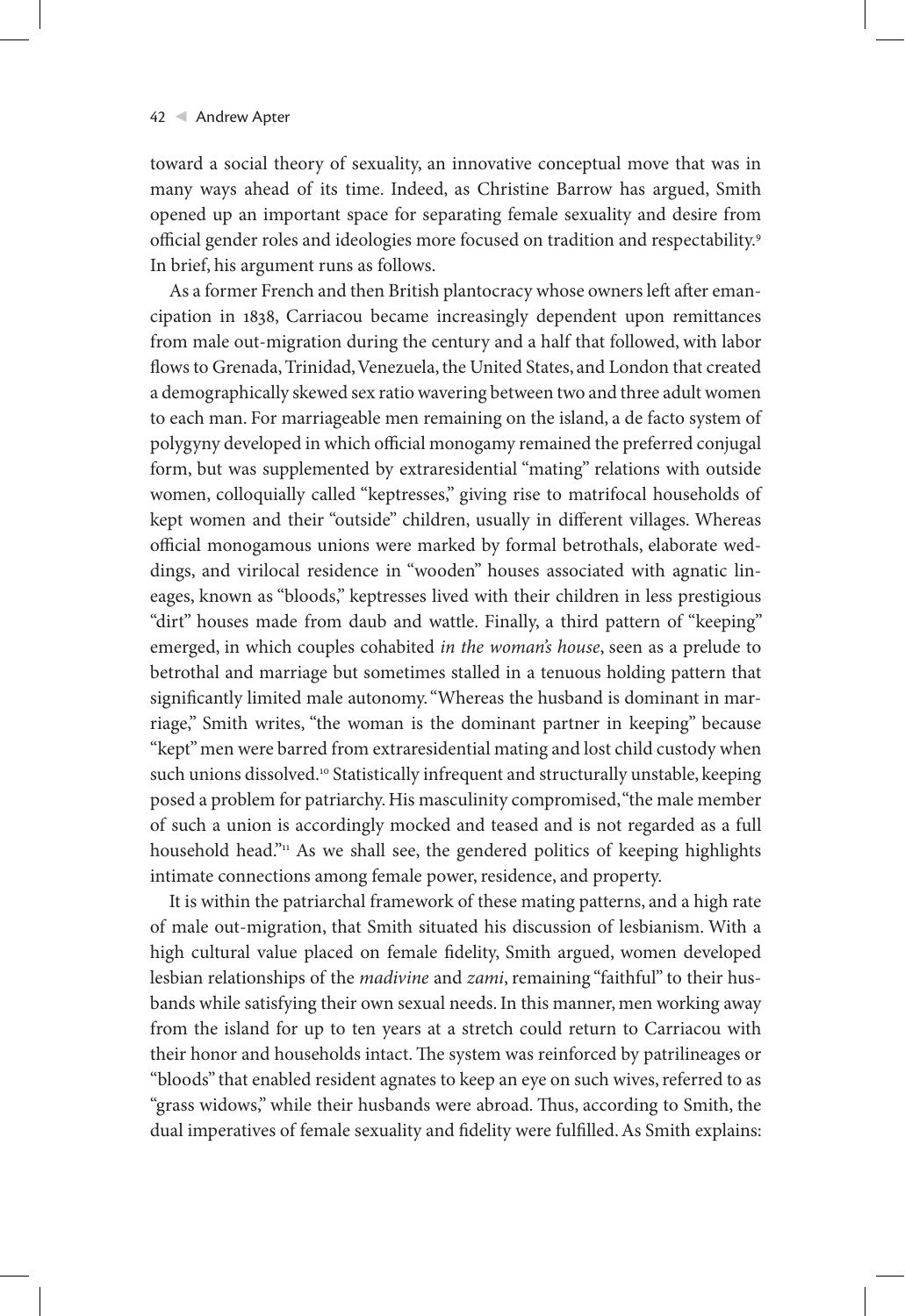Married men often remain overseas for considerable periods, and sometimes they never return. Unless they intend desertion, they remit money to their wives and families in Carriacou as regularly as they can, and in this way maintain the marriage relation, fulfill their obligations, and demonstrate their wish to return. Nonetheless the grass-widows suffer sexual deprivation. Such women know the consequence of unfaithfulness too well to risk it. They rarely live alone unless they are pregnant or have several small children. To recall their husbands they generally allege some illness, but if this fails they may establish homosexual relations with other women.

Women who practise such homosexual relations are referred to in the French patois as *madivine* or *zami*. Not all *madivines* are married by any means, but many are said to have adopted this habit during their husbands' absence overseas. Unwed girls may also enter such relations while living as wards of their senior collateral kinswomen. Once developed, these Lesbian appetites may reduce the woman's interest in men considerably and eventually lead to a breach in the marriage relation. The active partner is always the elder, and has usually been married. Senior Lesbians may have several partners who must be kept apart to avoid the disorder that their jealousy provokes. The men are well aware of these relations but dare not discuss them with the women's husbands. Men say that "women are hotter than men"—that is, they have stronger sexual appetites—and consequently only women can satisfy each other. Female homosexuality is explained thus, and its existence is taken to prove this explanation. But, in fact, men often marry women several years their junior and then depart overseas, having imposed severe prohibitions on their wives' heterosexual relations, with the result that some wives adopt Lesbianism as the only alternative open. . . . Once women cultivate this particular habit, they are unlikely to abandon it lightly.<sup>12</sup>

Smith emphasizes that his is a cultural argument, based first and foremost on patriarchal values of heterosexual fidelity that are threatened by high rates of male out-migration. In the end, lesbianism serves patriarchal authority. But Carriacou culture also acknowledges the imperatives of female sexuality; that women are "hotter" than men and must be erotically satisfied to remain sound in body and mind. It is this acknowledgement of a female "pleasure principle" that Barrow credits Smith for emphasizing in his study, even if he didn't know what to do with it. And it was this opening into sexualized avenues of female agency and empowerment that I developed in my reinterpretation of his material, emphasizing how formalized lesbian unions could transform and undermine patriarchal authority.

Key to such female empowerment is the link between "prostitution" and the establishment of matrifocal lineages or "bloods," modeled on Carriacou's agnatic descent groups but founded and organized by and through women. A range of anxieties surrounds such female autonomy, expressed in the language of witchcraft and sexual commodification. Recall the ambivalence and contempt associated with the unstable mating pattern of "keeping," where a man cohabits with a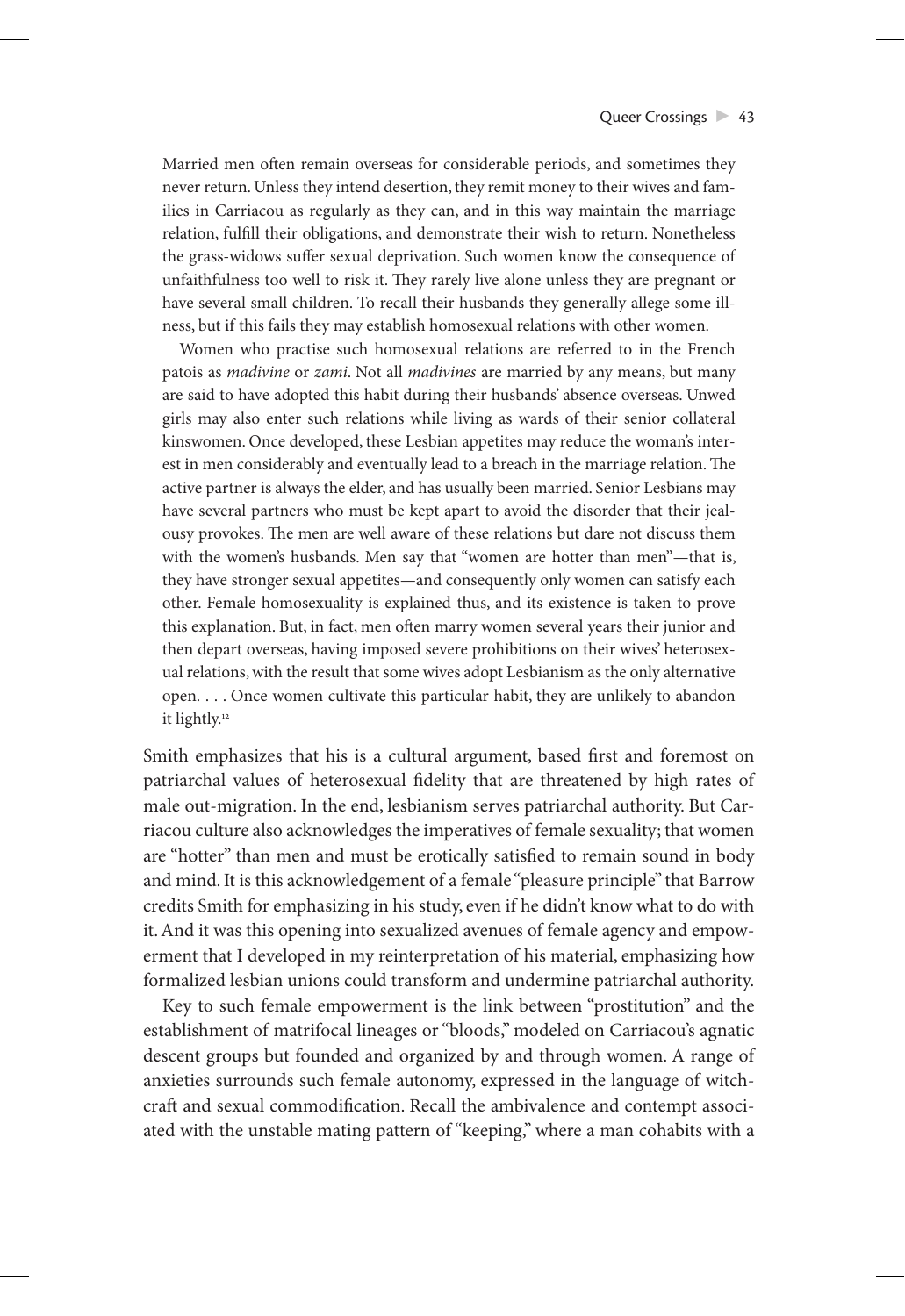woman in her domicile, in preparation for a marriage that may never take place. In such arrangements, the woman is regarded as the dominant partner because the man forfeits extraresidential mating rights as well as custody over any children he has with his "keeper." In a revealing observation, Smith notes how men disdain such women who "keep" their men in wooden houses, the social locus of a lineage or "blood," calling them "whores."<sup>13</sup> The term is not to be taken as literal prostitution, but connotes the "immorality" of women whose economic autonomy enables them to control their men and establish de facto lineages of their own, living in wooden houses to which their children belong. Their "crime" is not one of selling sex, but of rerouting male "bloods" into female lines; diverting, as it were, the blood of male lineages into matrifocal households and reproductive pathways. Such women not only "wear the pants" in these keeping arrangements, but structurally feminize their male partners, who are "mocked and teased" for their diminished authority.

It is therefore the logic of lineage appropriation by autonomous women in wooden houses that elicited the language of sexual opprobrium. Their situations resembled those of actual prostitutes less in sexual practice than in social form. Prostitutes who overtly commercialized their sexuality, Smith tells us, were relatively rare in Carriacou, but if stigmatized they were also respected. Although they severed ties with their male agnates, they also owned their own land, and set themselves up in wooden houses that gradually developed into matrifocal households. Such powerful women attracted female kinsmen and wards, abandoned women, and even lesbian lovers and "wives" who worked together in managed domestic arrangements, and whose offspring with outside lovers and clients became de facto members of new matrifocal "bloods." Like female keepers in wooden houses, prostitutes subverted the patriarchal authority of agnatic descent by establishing female headed households that appropriated male bloodlines.

Not all prostitutes were lesbians and lesbians prostitutes in Carriacou, although the graded regimes of gift giving and sexual reciprocity in both queer and straight relationships recast such distinctions into matters of degree. The point I want to emphasize is that the empowerment of women as household heads, living in wooden houses as "keepers" or prostitutes, transformed them socially and structurally into "men," much like the butch *madivine* in relation to her femme *zami* lovers. It is this gender-bending position of the *madivine* that posed an immanent threat to patriarchal authority, because the institutionalization of lesbian unions also fostered the development of uterine households. As Smith reports: "Lesbians exchange gifts, the senior receiving perfume, as becomes a male in this culture, while the junior is given earrings, underwear, and the like. The wives of prosperous men may have several junior partners since they can afford the necessary gifts. If these women reject their husbands, their marriages may break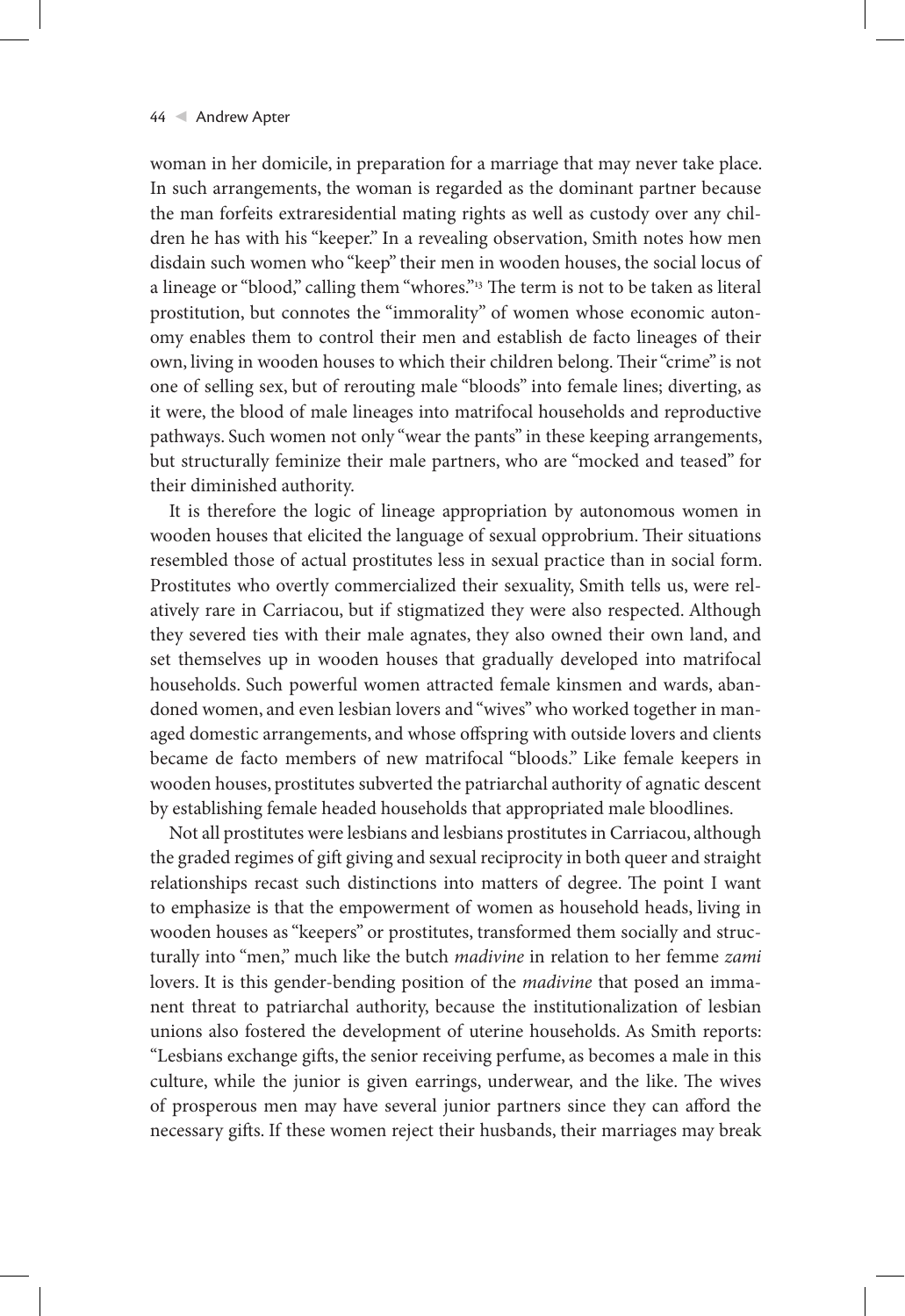down. . . ." What stands out in this brief account is how a husband's domestic resources can be diverted by his wife among her junior *zami* partners, putting a strain on the heterosexual marriage, even breaking it, while reconstituting the *madivine* as a "man" over her lesbian lovers, who structurally resemble de facto wives. A strong *madivine* requires redistributive resources. Like the wood-house prostitute, she could become a household head with resident kinsmen, junior wards, and other men's wives share-tending and sharecropping her property.<sup>14</sup> In such uterine households of female community and solidarity, sexuality itself devolved through female bloodlines. Not only was the proclivity for lesbian love understood as inherited from mother to daughter, but sexual relations between *madivines* and their adopted junior kinswomen were accepted, without violating incest prohibitions. Lesbian love was a double-edged gift. It could sustain patriarchal households with absent husbands by preserving the marital fidelity of wives, but it could also destroy such households—by rechanneling their resources and appropriating their blood. As reflected in witchcraft idioms, a lesbian lover could absorb her *madivine*'s pregnancy into her own womb, thereby divesting it from the husband's patrilineage and rechanneling it into her matrilineal "blood."15

Smith's analysis, although not wrong, was incomplete. In proposing a more feminist rereading of his material, emphasizing female autonomy over allegiance to patriarchy, I pushed a link between sexuality and empowerment that had transformative as well as reproductive implications for the social organization of agnatic "bloods" on the island. At no point, however, did it cross my mind that such lesbian politics could have West African origins until Donald Hill, an authority on Carriacou, referred to a claim by Winston Fleary (another cultural authority, as well as musician, dancer, playwright, and native son of Carriacou) that the Big Drum song called "Ibo and Dem" was "a lesbian mime with vague gossip about lesbians," and therefore may have Igbo antecedents.<sup>16</sup> Hill also gave me Fleary's telephone number. The timing was propitious. Because I would soon be presenting my reanalysis of Smith's material at the Caribbean Studies Association meetings in Grenada, I arranged a meeting with Winston Fleary and booked a seat on a flight from Grenada to Carriacou—twenty minutes by air. On June 3, 2013, Fleary granted me an interview.

We covered many topics, including lesbianism on the island, which he discussed with measured indirection: "I knew my [late] sister had 'friends': they were too friendly! My grandmother was married; she made my father and my aunt. But when my grandfather migrated to Caracas, Venezuela, he never came back. And others like her, they had no recourse. They didn't want to make children from another man. They had the frame of reference. . . . The Carriacou men have always depended on migration for work. This is where the *madivine* life comes in." Consistent with Smith's account, Fleary described his grandmother's experience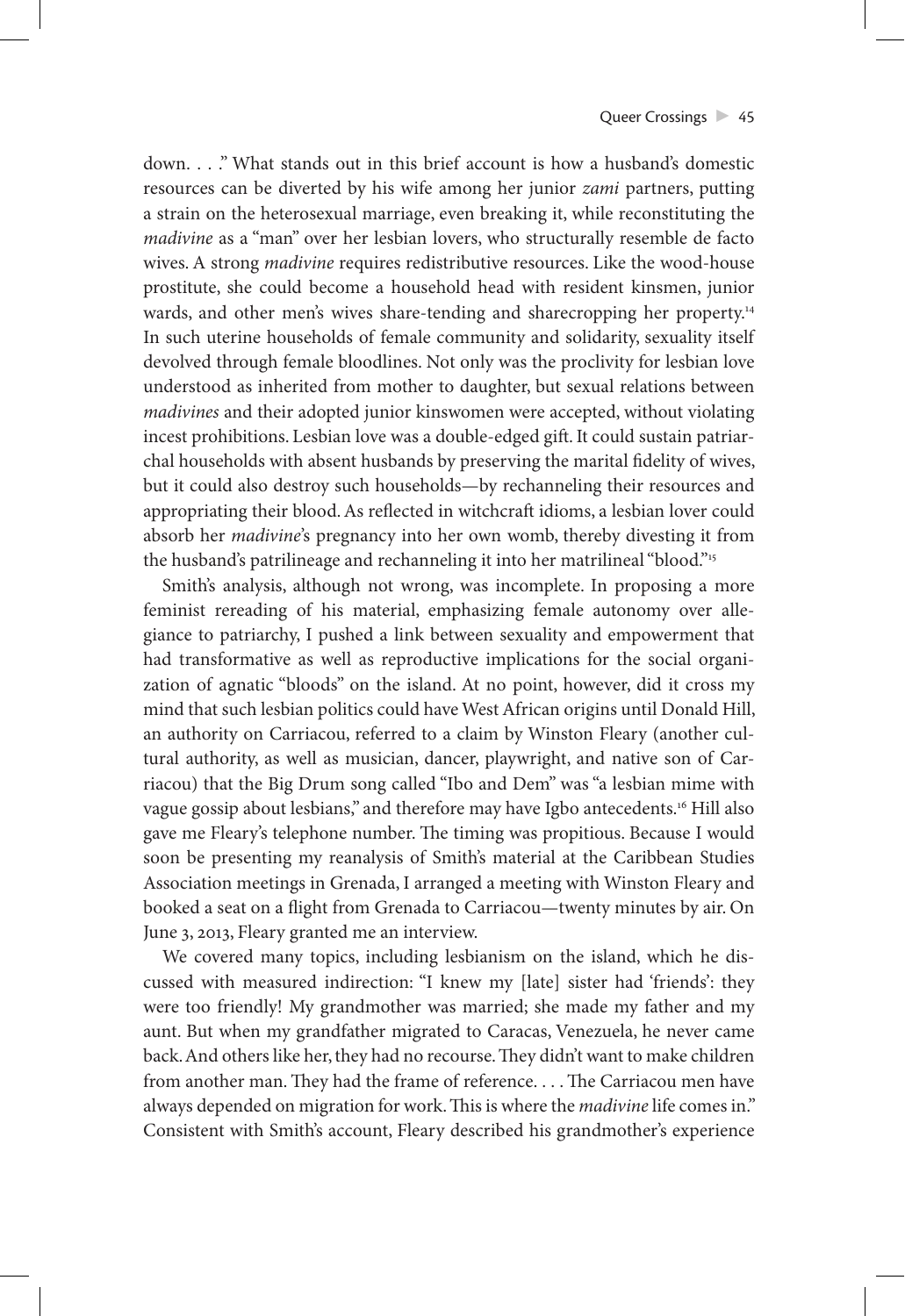as a way of maintaining fidelity to a migrant husband who never returned, having no other "recourse." The matrilineal inheritance of lesbian desire was also illustrated after further questioning revealed that his "sister" with "friends" was actually his father's sister's daughter, forming a direct line of transmission from grandmother to granddaughter (Figure 1). But whereas Smith remained adamant that lesbianism and even the formation of lineages or "bloods" were exclusively New World developments with no sociocultural precedents in West Africa, Fleary pushed the Igbo connection: "The Ibo ladies were the ones who boldly, boldly. They were the entrepreneurs; with a shop, a restaurant. She leads in economic activity, so money talk [he added emphasis by shaking a jar of coins]. Well, they bribe the other with them, and they sometimes become friends." Relating Ibo lesbian tendencies to their economic clout as female entrepreneurs, Fleary went on to invoke a popular Big Drum song, performed on sacred occasions—such as "Beg Pardon" rites for the "Old Parents" and community "maroons"—as further evidence of an Igbo connection.<sup>17</sup>

### **Song text: Translation:**

| lbo lbo, (lead singer)  | Ibo [Nation],                                                                               |
|-------------------------|---------------------------------------------------------------------------------------------|
| Lay lay la! (lead)      | Laugh, enjoy yourself!                                                                      |
| lbo and dem (lead)      | An Ibo woman is involved with<br>someone! (e.g., gossip about her<br>lesbian sexual affair) |
| Lay lay la! (chorus)    | Laugh, enjoy yourself!                                                                      |
| Ibo lbo, (lead)         | Ibo [Nation],                                                                               |
| Lay lay la! (chorus)    | Laugh, enjoy yourself!                                                                      |
| Ibo want dem oh! (lead) | The Ibo woman wants them!<br>(lesbian lovers)                                               |
| Lay lay la (chorus).    | Laugh, enjoy yourself!                                                                      |
| Ibo warn dem (chorus)   | She warns them ("Don't interfere"<br>with my business.") <sup>18</sup>                      |

Explaining how "the old people from Africa, they always speak in a hidden way" to reveal the hidden meaning of the song and protect the children from knowing too much too early, Fleary emphasized: "What the children hear is the dance and the rhythm; it's good! But they are saying something. That's why you have young people respecting old people." With an economy of shifting forms and meanings characteristic of situated ritual speech, the song refers obliquely first to "Ibo and dem," that a lesbian affair is taking place, second, that Ibo women *want* them,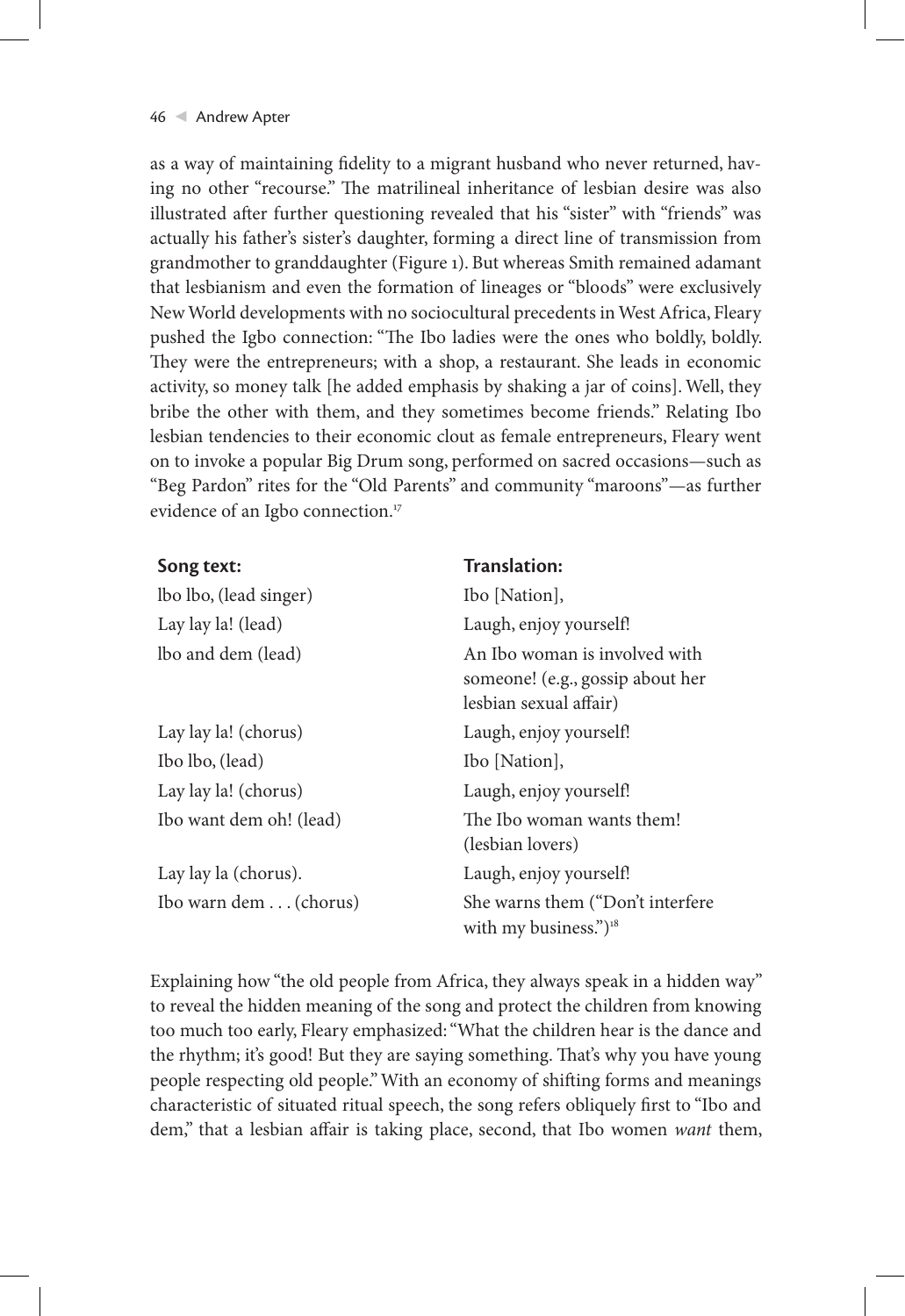Queer Crossings 247





where the shifter "them" refers to female lovers, and third, that Ibo women *warn* them, where the reference shifts to those in the community who might disapprove, that they mind their own business. For Fleary, the song provided prima facie evidence that lesbian proclivities were Igbo in origin.

The history invoked by Big Drum performances in Carriacou, particularly its forms of recollection and modes of explication, raises complex issues pursued most extensively by Edwina Ashie-Nikoi in her masterful dissertation, "Beating the Pen on the Drum," and warrant greater discussion than I can currently provide.19 For my own part, I assumed that the song made sense in relation to local ideologies of Igbo nationhood and Africanity that were projected back upon the continent, but referenced no substantial connection to Igboland as such. I still maintain that as a sexual practice, lesbianism in Carriacou was a homegrown development. But after working through the complex transpositions of Igbo gender categories analyzed by Amadiume and Achebe, I have come to appreciate how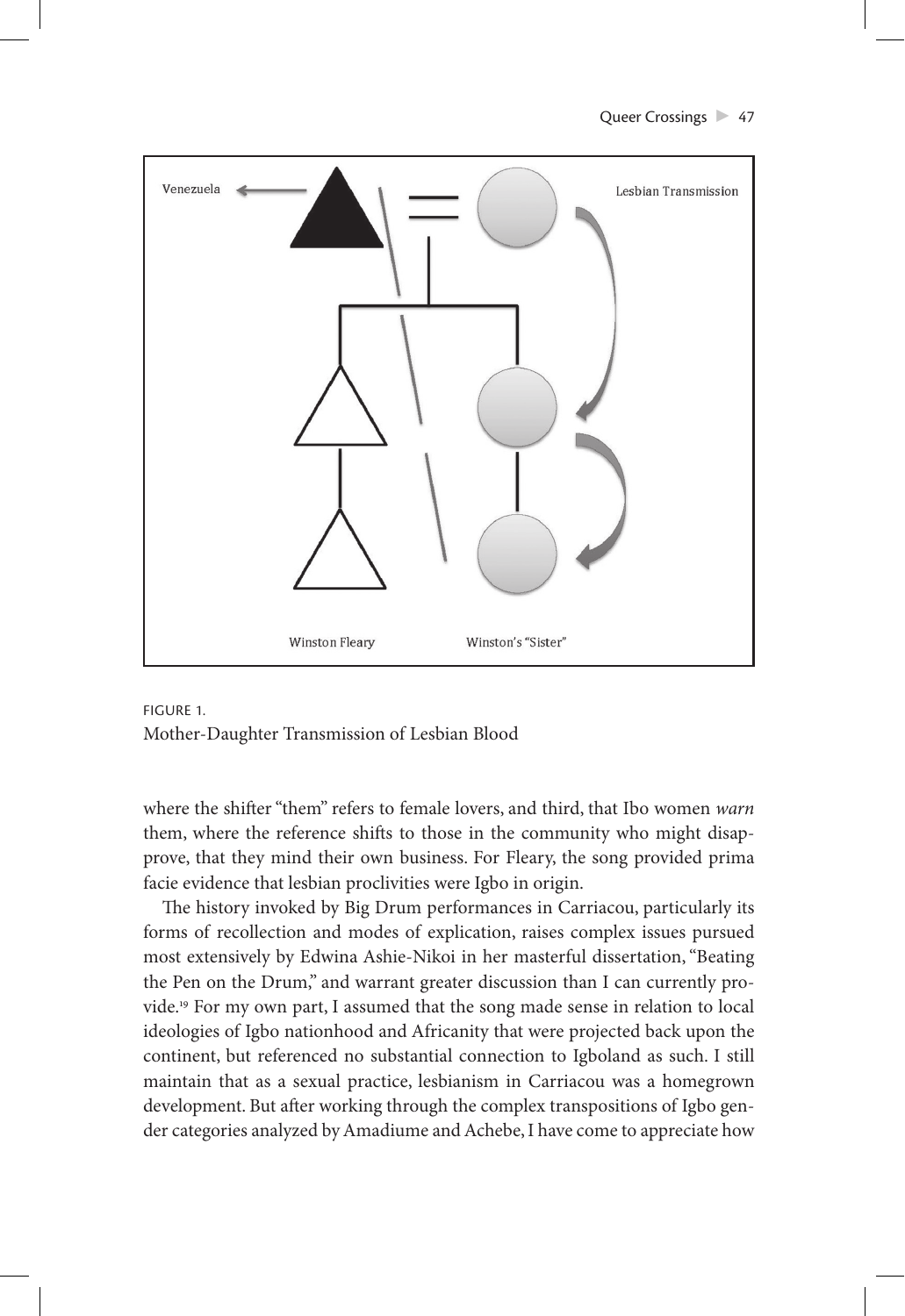the flexibility of Igbo gender ideologies established the sociocultural "frame of reference" through which woman-to-woman relationships became sexualized in Carriacou. Shifting back to the Bight of Biafra, we will see how the appropriation of lineage bloodlines by *madivine* "husbands" is prefigured in the nearly identical devolutionary diversions generated by female husbands in Igboland.

## Female Husbands in Igboland

Ifi Amadiume was not the first to identify "woman-marriage" in Igbo culture and society, but she was a pioneer in locating it within a flexible gender ideology associated with significant female autonomy and empowerment.<sup>20</sup> If her pathbreaking *Male Daughters, Female Husbands: Gender and Sex in an African Society* engages a broad range of sociocultural domains in the precolonial and colonial periods, including religion, politics, economics, and the emergent colonial state, it is her focus on the structural dynamics of lineage organization and property devolution—as befits a British-trained social anthropologist—that models the core principles of gender flexibility, even as these extend through the title system into extralineage ritual and political spheres. As the title of her book suggests, so-called male daughters and female husbands are structurally related. They not only represent the paradigmatic forms of Igbo gender flexibility, allowing femalesexed women to assume male gender roles, but do so to a considerable extent in relation to each other, within the agnatic lineage system characteristic of the Nnobi in Anambra State<sup>21</sup>

In its basic form, the transformation of daughters into sons—known as *nhayikwa* or *nhanye*—remained an option for senior male household heads lacking male heirs who would otherwise inherit the ancestral compound (*obi*) and its associated land, and thereby perpetuate the descent group's patriline.<sup>22</sup> Given prevailing patterns of virilocal residence and patrilineal descent, in which daughters married "out" and wives married "in," fathers without sons faced the termination of their patrilines because their daughters perpetuated those of their husbands, and at death, the unmovable compound property (house, land, and trees) would be distributed *collaterally* among surviving patrikin. The jural fiction of the "male daughter" transformed daughters into socially male heirs who remained on the property to keep the compound intact and provide male progeny to perpetuate the line.23 An eldest daughter (*ada*) could be so designated as a male proxy for positional succession, or a married daughter could be recalled to the father's *obi*, after repaying the bridewealth to her husband's kin to regain legal custody of any children born thereafter.<sup>24</sup> Because these daughters were structurally male, they could not be married to other men through bridewealth payments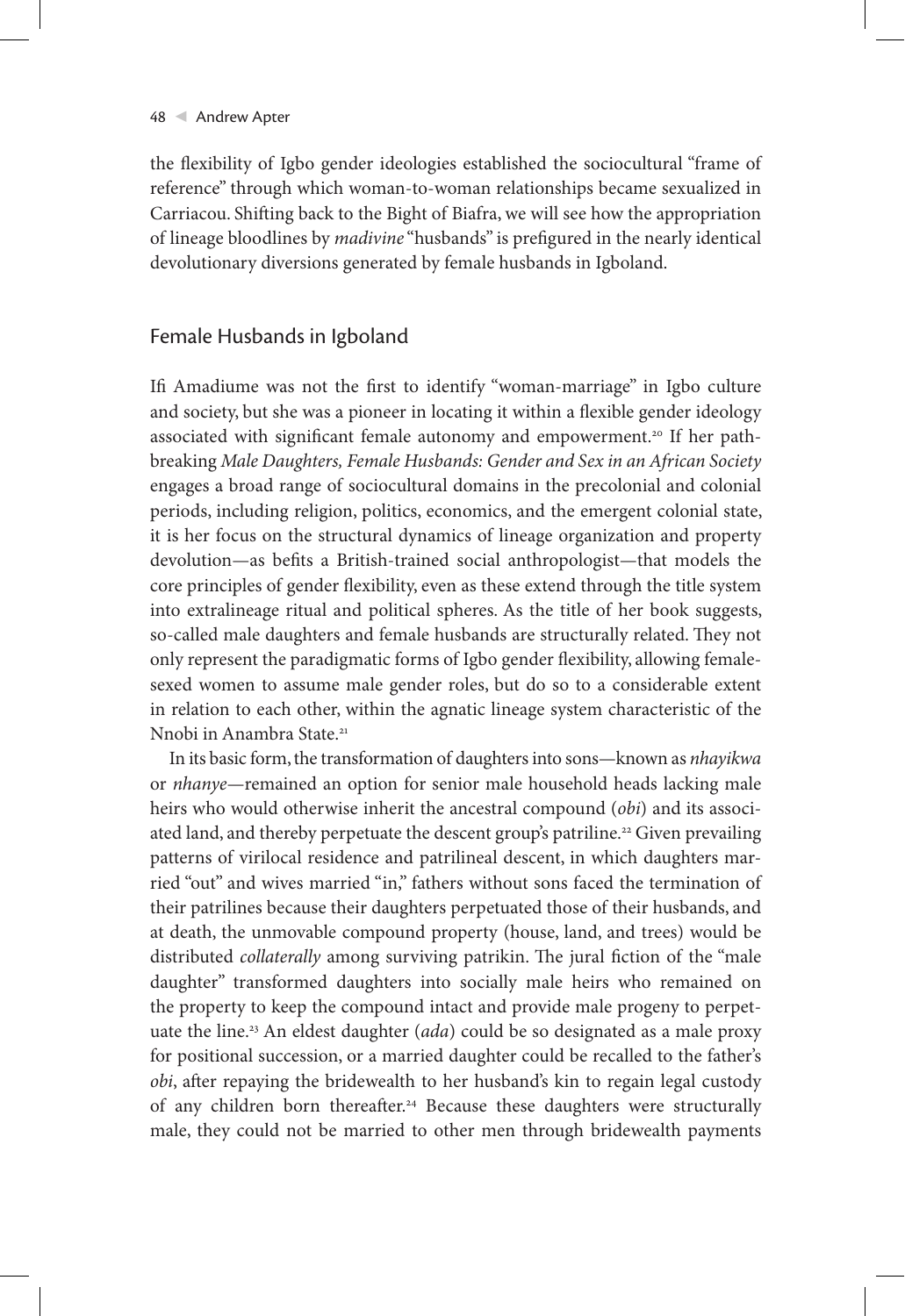that transferred rights in genetricem. but remained household heads in their own right, providing lineage offspring by taking informal lovers or by marrying wives of their own, doubling as "female husbands." In this latter arrangement, the male daughter would marry one or more wives for the lineage by securing their reproductive resources through bridewealth payments. Whomever the actual "genitors" might be, whether outside male lovers or extralineage kin, the female husband remained the recognized "father" (pater) of the children born through such unions, adding new life to the agnatic patriline while consolidating the *obi* as an ancestral compound (Figure 2).<sup>25</sup>

Thus sketched, the gender flexibility accorded to male daughters and female husbands actually strengthened patrilineal descent and the devolution of



FIGURE 2.

Perpetuating the *Obi* Patriline through the "Male Daughter" as Female Husband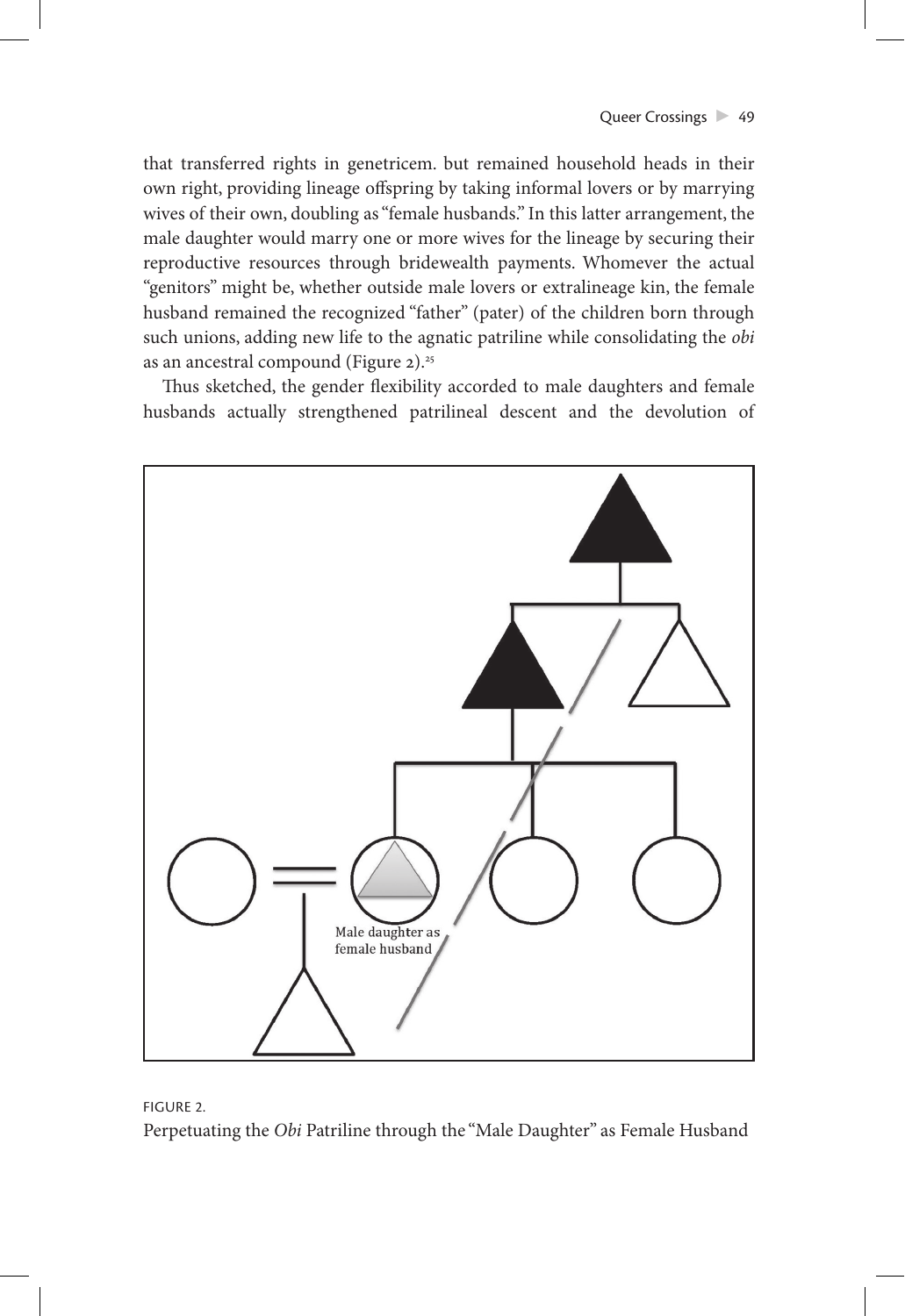property through positional succession. Although particular women changing gender roles enjoyed enhanced "male" agency and lineage authority, collectively they continued to serve the corporate interests of male agnation in perpetuity. However, even within the patrilineal framework of the *obi* house-property complex, complementary lines of female succession emerged in "matricentric" subdivisions, exercising a subtle pull against the patrilineal descent group that—as we shall see—could lead to lineage fission or even the full-fledged appropriation of agnatic bloodlines. Amadiume describes how, in polygynous compounds, each cowife with her children formed matricentric subunits within her husband's *obi,* each associated with designated access to an attached area of garden land, or a more distant area of farmland at the outskirts of lineage or village territory. Over time, a complementary pattern of matricentric devolution empowered women's rights to land through what we might dub "affinal succession": "On the death of a husband, a wife's continued access to farmland depended on her having a son, or a 'male daughter.' On the death of a woman as wife and mother, the continuation of her matricentric household depended on the woman's son, or a 'male daughter,' or respected *ada*, marrying a woman to take the place of the dead wife. In this way, the wife of a son took over farmland from the wife of the son's father. Thus one wife replaced another as women continued to manage the land."<sup>26</sup> Two features stand out in this remarkable passage. First is the formation of affinal female "lines" as "one wife replaced another" to sustain the matricentric compound and its "female" land within the patrilineage. Second is the role of marriageable "sons" in making such affinal succession possible, through "actual" sons, male daughters, or willing first daughters (*ada*) marrying wives (Figure 3). Here we see a form of affinal succession that perpetuated female forms of ownership—in land, palm trees, even in houses—pulling property away from the patrilineage even as it served to perpetuate it. This latter trend remains latent in Amadiume's observation that "in many cases where there was no available land for subdivision, as the sons matured, they built their houses in their mother's sub-compound units in the original [male] compound.  $\ldots$ <sup>27</sup> If under normal conditions, building on the mother's land generated standard patterns of lineage segmentation and fission (between sons of the same father but different mothers), in cases where wives became wealthier than their husbands, they could absorb these new houses into female lineages of corporate ownership and influence, effectively inaugurating new lines of descent.<sup>28</sup>

Evidence of these matricentric "pulls" comes from the broader contexts of woman-to-woman marriage in which female husbands accumulated significant power and wealth. One important pathway for women to take the prestigious *Ekwe* title, conferring elite status while acknowledging and further promoting economic success, was through *igba ohu*, or woman-to-woman marriage, enabling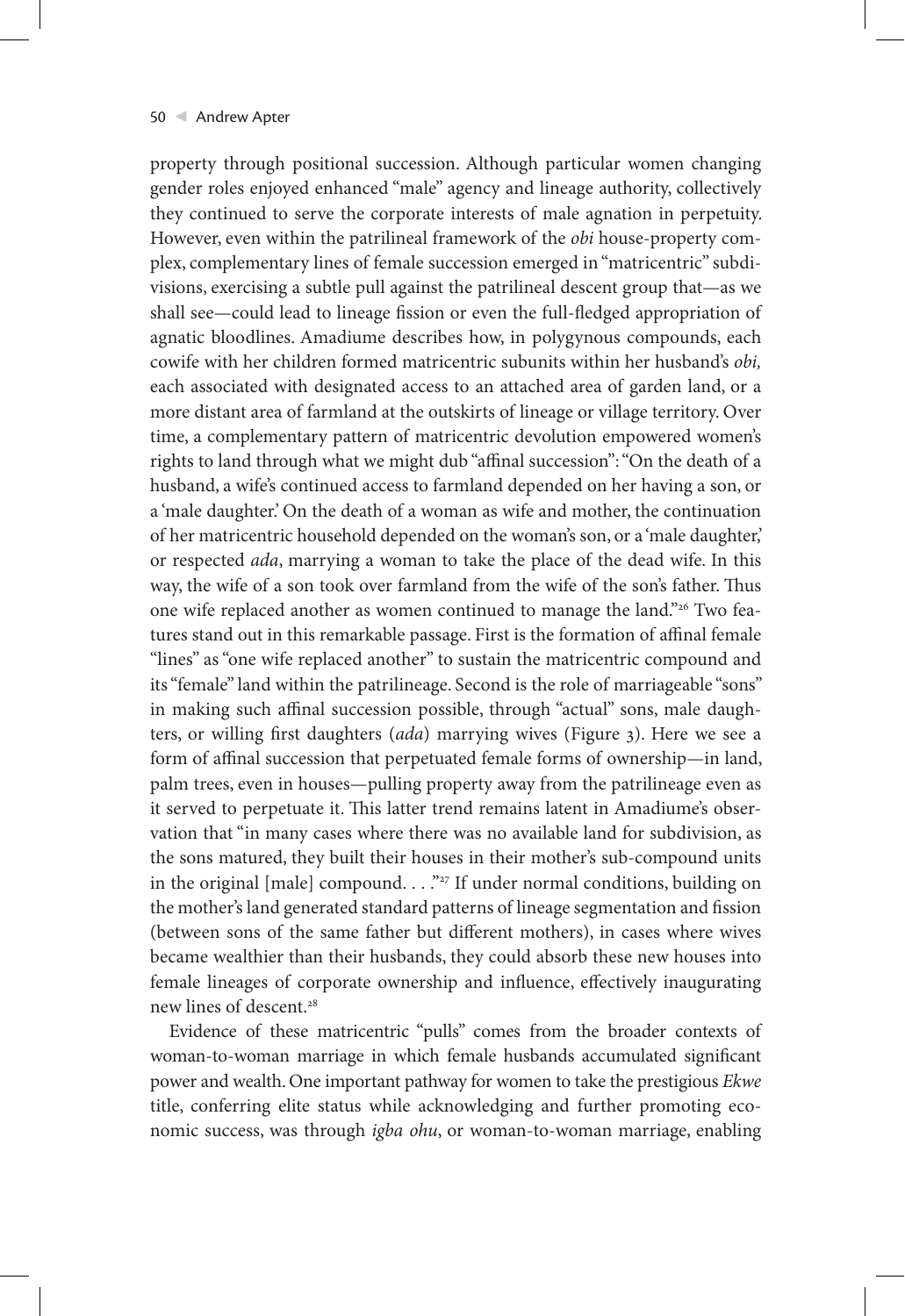

FIGURE 3. Affinal Succession and Matricentric Devolution of *Obi* Land

the female husband to benefit from her wives' labor and their children, who took her name as their recognized "father."29 The masculinization of such *Ekwe* women was marked by their string anklets, *njada ukwa*, also worn by male *ozo* title holders, and by combing their hair out to disable them from carrying loads on their heads, thereby assuming a male prerogative. As they achieved wealth and prestige, such women could overshadow their husbands, not only in terms of personal influence, as Amadiume points out, but also structurally, in terms of lineage shifts. This latter "sway" towards the female husband's lineage can be teased out of two accounts of powerful women who dominated their husbands.

The first account involves the scion of a former slave trader who accumulated great wealth and established an important *obi* that devolved to his first son, Eze Okigbo, an Nnobi Big Man in the late nineteenth century. Although the story focuses on the rivalry that developed with his "favorite" wife, Nwambata Aku, it includes telling details about an inheritance dispute that frames the drama in lineage terms. In the oral history that Amadiume collected, when his father died, Eze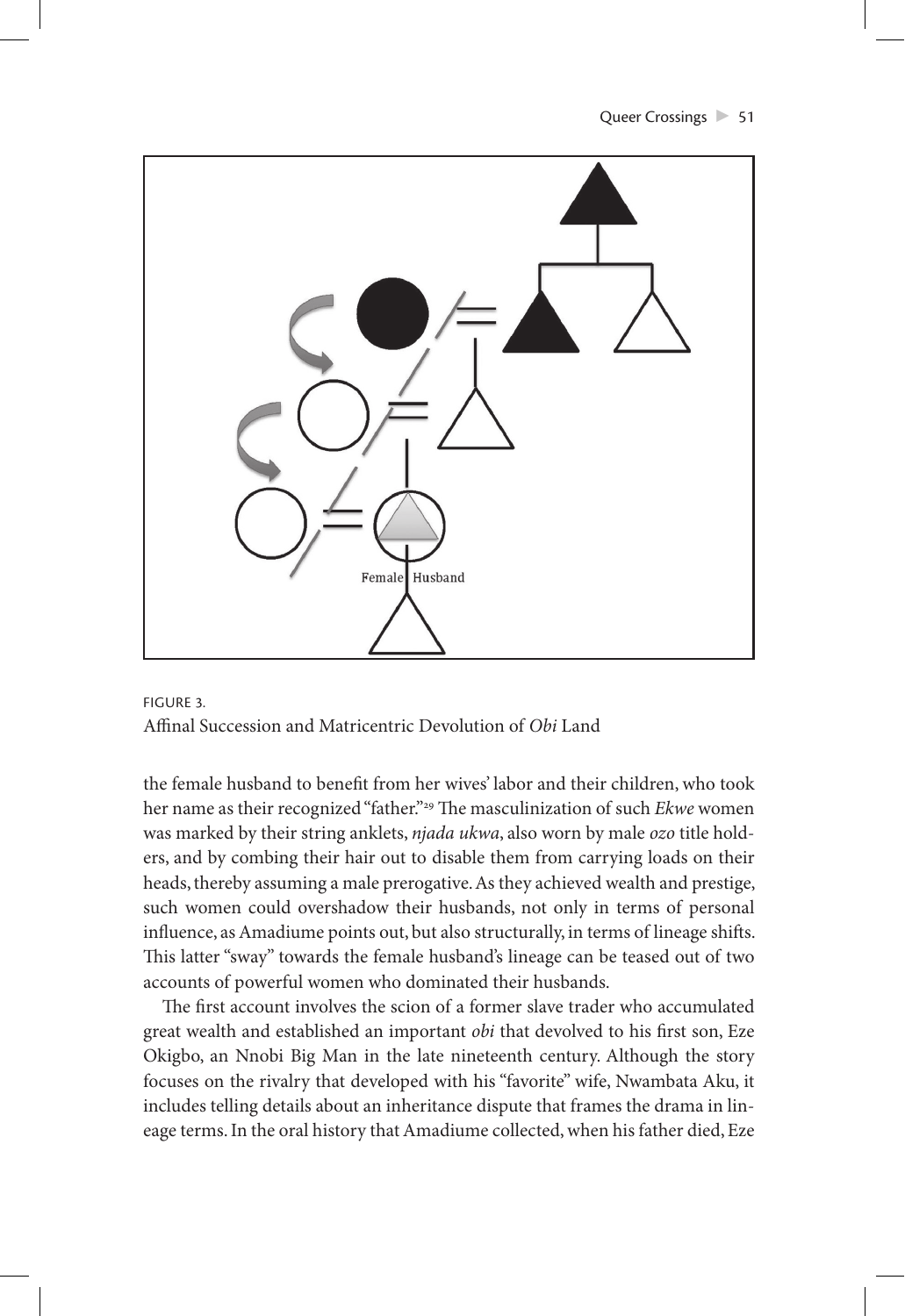Okigbo was nearly tricked out of his patrimony as first son of his father's estate by jealous brothers who conspired against him to divide the property among themselves: "When [Eze] Okigbo learned of this plot, he immediately travelled to Nnewi Ichi, to his mother's patrilineage, to report what he had heard. The members of his mother's patrilineage in turn called a meeting of members of their *obi* to discuss how to come to the rescue of their daughter's child. Consequently, as the story goes, when they came to mourn the dead, they brought Okigbo many cows, innumerable goats, etc. As John Ogigbo told me, 'That was how Eze Okigbo became rich and repeated his father's fame."<sup>30</sup> What stands out in this initial framing is the role of Eze Okigbo's *mother's* patrilineage in protecting his position as successor to his father's *obi*, by providing him with funeral gifts that safeguarded his "place." As his mother's only child, we are told, he was able to mobilize the support of her *obi* to redirect its resources in support of his cause. Thus, the oral history introduces a shift not of lineage affiliation *tout court*, but of structural dependency on his mother's *obi*. His positional succession within his father's *obi* rested on crucial support from his mother's patrilineage (*ikwunne*), introducing a dimension of complementary filiation—therefore a "tug" toward his mother's "side"—reiterated by the conflict with his wealthiest wife.<sup>31</sup>

Nwambata Aku, we are told, was inherited by Eze Okigbo from his father, and therefore came into his household with considerable wealth. An astute businesswoman with livestock and palm oil interests, she had also taken twenty-four wives of her own, adding to her wealth-in-people through their children and services. Tensions mounted with her rising influence:

A popular story, about the counting of property between Eze Okigbo and his favourite wife, Nwambata, told in the *obi* of Eze Okigbo, attests to the economic mobility of women in the 19<sup>th</sup> century, as well as rivalry between wealthy women and their husbands. Apparently, Nwambata had become so wealthy she was beginning to overshadow her husband, and wished either to show off her wealth or reduce it. According to the story, however, she said that she wished to share her wealth with Eze Okigbo, so he invited the whole of Nnobi to divide the wealth between them, and they divided the property in half. Then Eze Okigbo, being a man, was asked to take the first share, so he picked Nwambata herself, and consequently told the people of Nnobi to stop calling him Eze Okigbo Nwambata, as he now owned Nwambata and, therefore, all her property.32

Amadiume interprets this story in dyadic terms, as a growing conflict between a husband and a wife whose wealth was literally redefining him in relation to his role as her spouse. As Amadiume explains, "Very wealthy women soon overshadowed their husbands to the extent that men were no longer known by their own names, but by reference to their role as husband."33 Indeed, after "repossessing" his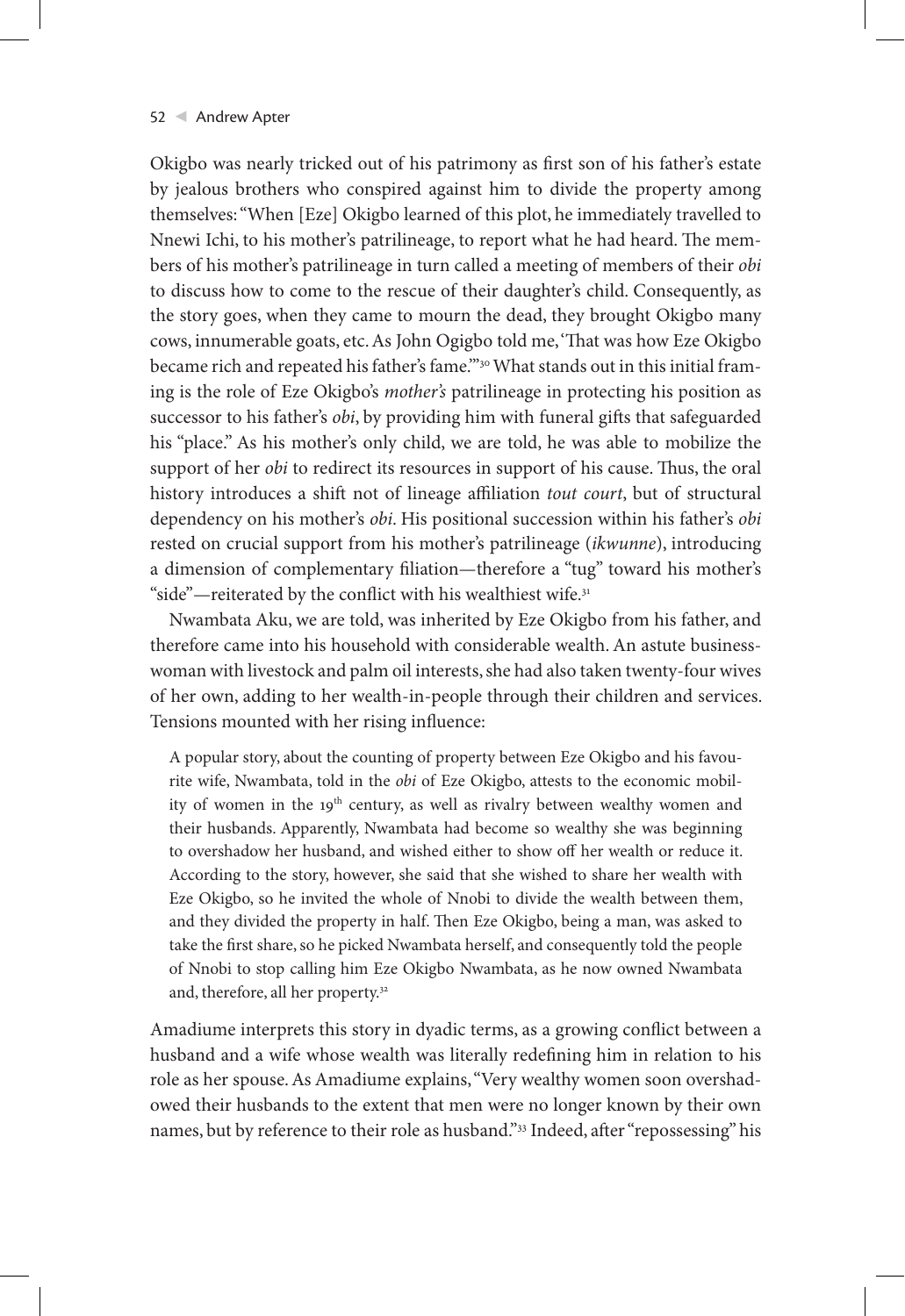wife in the story, he insists that people stop addressing him as Eze Okigbo *Nwambata*; that is, in relation to *her* name.

The conflict takes on larger dimensions, however, when reanalyzed as a lineage drama. Note how the popular story was related "in the *obi* of Eze Okigbo," the very locus of patrilineal authority and descent, thereby framing the corporate dynamics of the domestic conflict in lineage terms. Nwambata's wealth and influence posed a threat to the integrity of her husband's lineage and the disposition of its property, which she threatened to overtake within her own nominal line. As an actual incident, the story doesn't make much sense, because it is never explained why Nwambata "wished either to show off her wealth or reduce it," or even why she wanted to share her wealth with him by dividing the property in half. As an allegory of incipient lineage fission and appropriation from the standpoint of Okigbo's *obi*, however, the story highlights the dangers of wealthy wives who accrue great influence as female husbands. His *obi* prevailed and repossessed her property by transforming *her* into lineage property, a patriarchal solution that kept the lineage intact but inflated the customary terms of bridewealth payments, which "purchase" not wives but their reproductive fertility, conferring lineage membership on their children.<sup>34</sup> In other words, the discrepancy between Eze Okigbo's "solution" and the prescriptive norms associated with bridewealth underscores the systematic character of the conflict itself, one associated with female husbands but defying systematic solutions.

A similar trend toward female appropriation in which a wealthy wife overtakes her husband's lineage resonates in the story of Ifeyinwa "Olinke." It is worth emphasizing that the story was recounted by the powerful woman's maternal grandson; that is, Ifeyinwa's son's son—one Johnson Ume—who specified that when she died she was holding him in her arms. The detail is significant as an idiom of intimacy that repositions her grandson within a maternal line, consistent with the theme of her dominance as a wife.<sup>35</sup> Amadiume explains:

Ifeyinwa Olinke, a very wealthy woman who died in the first decade of [the twentieth] century, is an example of a wife who became so rich and popular that she completely overshadowed her husband. Her epithet referred to the fact that she was woman who had nine wives. . . . As Ifeyinwa's praise name was Ifeyinwa di ya, Ifeyinwa who enjoys her husband's wealth, I asked Johnson whether she became rich through her husband or whether her husband was wealthy. His reply indicates that Ifeyinwa had so much overshadowed her husband that little is remembered about him. Johnson said, "it was not really said of her husband whether he was rich or not. What I do know is that she was wealthier than her husband." When asked why she was called "one who enjoys her husband's wealth" if she was richer than her husband, Johnson's reply was still that she was wealthier than her husband. In this case, it might be more accurate to translate her praise name as "one who has full control over her husband's property."<sup>36</sup>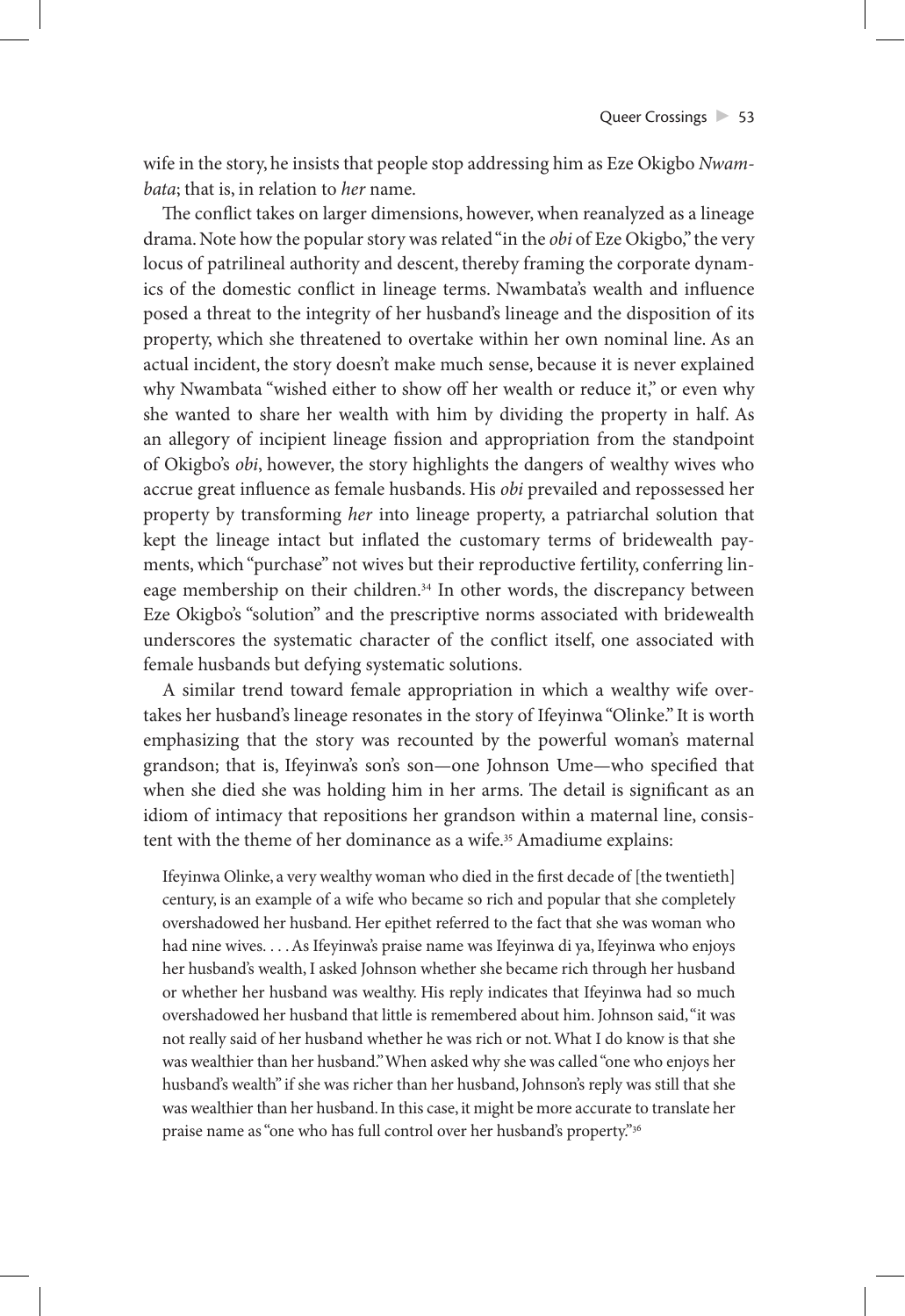I would push Amadiume's interpretation further to suggest that Ifeyinwa took control over her husband's house-property complex; that is, his *obi*, including the wealth in children that it generated. Notice how within this testimony he is referred to as Ifeyinwa's husband rather than Johnson's paternal grandfather, as an affine rather than a patrilineal forbear, and that "little is remembered about him." In the structural terms of agnatic descent, he has been forgotten, not merely "overshadowed" by his dominant wife, but overtaken by her lineage.<sup>37</sup> Of further significance, as we are told, is that she also overshadowed her senior cowife within the compound, suggesting that Ifeyinwa not only displaced her husband but became the reference point of affinal seniority as well.<sup>38</sup>

Additional evidence of female husbands threatening if not "appropriating" the patrilines of the men they married abounds in Nwando Achebe's *Farmers, Traders, Warriors, and Kings: Female Power and Authority in Northern Igboland, 1900–1960*, and emerges with paradigmatic clarity in her case study of the first and only female warrant chief, Ahebi Ugbabe, who achieved the commanding heights of "kingship" but met her demise by exceeding the limits of Igbo gender flexibility.39 Achebe locates a range of woman-to-woman marriage "types" in the multiple contexts and linked domains of religion, kinship, politics, and trade, beginning with *ohuma*, young enslaved or freeborn women married to certain deities as "cult dedicatees" in exchange for the ritual protection of their families. *Ohuma* married to deities such as Adoro, Nimu Kwome, and Efuru were allocated land, both collectively and individually, and effectively reproduced for their deity-husband's "lineage": "All Efuru dedicatees, much like Adoro dedicatees, were married to their goddess in a process known as *igo mma ogo*. The marriage, once contracted, allowed Efuru to become a *female* husband to her dedicatees. As an Efuru wife, each woman was encouraged to form meaningful and fulfilling relationships with whichever man she desired. All children born of these unions, however, belonged to Efuru, who legitimized them by giving them her surname, Nwiyi—a practice that continued until 1988."40 Here we see in pure form how female husbands appropriated male bloodlines through their acquired wives, using men as "sperm donors" to reproduce for the religious community.41 Of course, the boundaries between spirit versus human spouses, on the one hand, and religious versus secular *obi* households and communities, on the other, are sociologically significant if not always easy to pin down.<sup>42</sup> But seen as a religious modality if not a charter of female-to-female marriages on the ground, the marriage of female dedicatees to female spirit-husbands throws the logic of lineal appropriation into bold relief.

Of the many cases of woman-to-woman marriage discussed by Achebe in relation to their economic roles—primarily as farmers, traders, and artisans—those of two potters, Bridget Echena and Mary Odo, stand out for their potential impact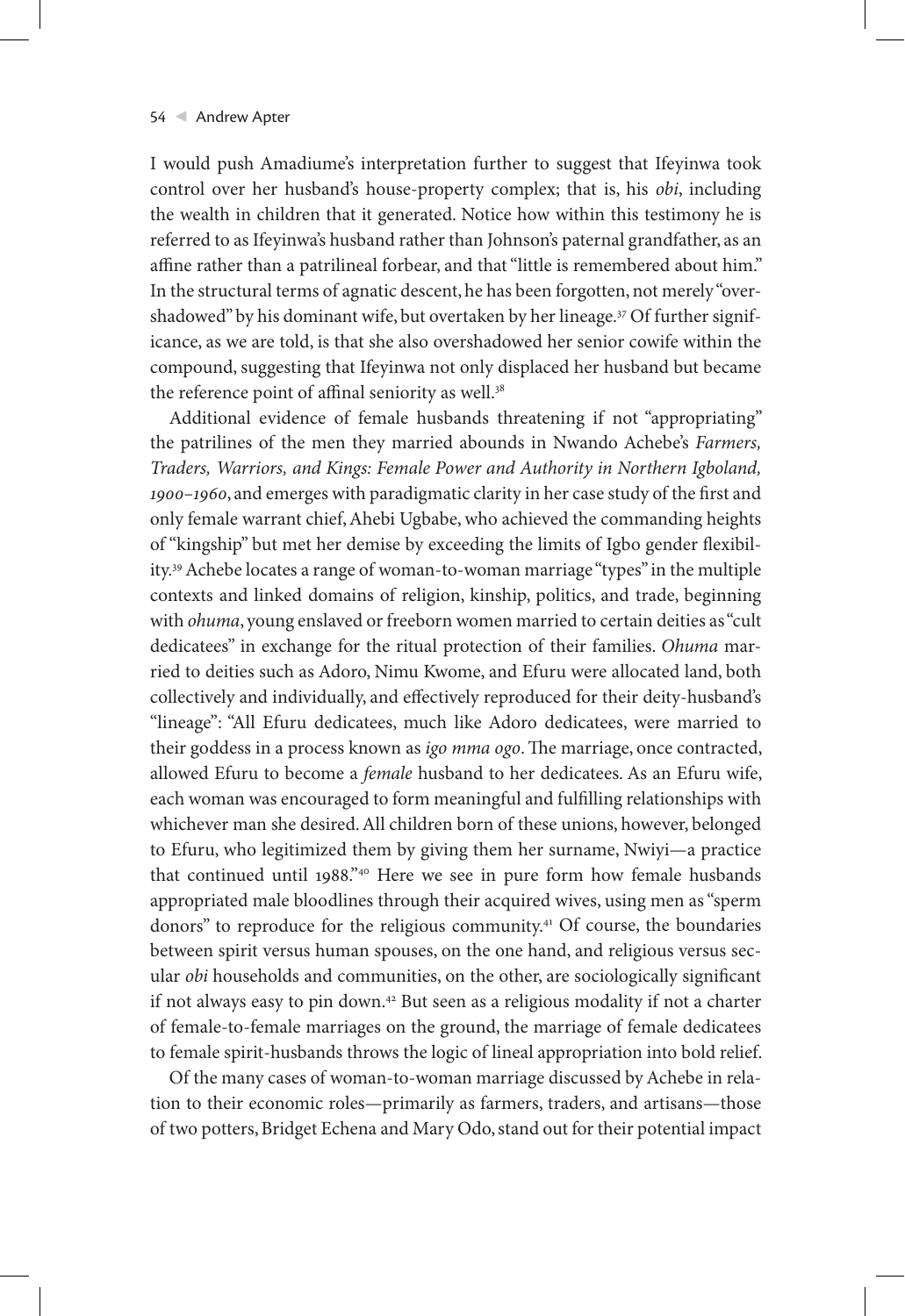on their husband's patrilines. At first glance, their taking of wives solidified their positions within their husband's households, because both women were barren and could not establish themselves as mothers until the wives they married bore children. Indeed, we learn that Bridget took her husband's name (Echena) and married her wife "for her husband," associating her clearly within her husband's patrilineage. And yet a chink appears in his patriarchal armor when learn that they reside in a house that she built: "I built this house that you see. This is the house that my husband and I live in. I built our house from the money that I got from selling my pots. Women potters in Nrobo use their money to take titles, build houses, take care of their families, and send their children in school."43 Recall the ambivalent Carriacou man who resides in his "keptress's" house, and is therefore significantly circumscribed by her authority. Without assuming a perfect parallel, the Igbo husband in his wife's house no longer occupies the residential locus of his *obi*, *sensu stricto*, even if the house remains on his *obi* land, because it opens the path for his wife's lineal descendants.

This latter tendency toward a lineal take-over is latent if not manifest in the case of Mary Odo, who, like Ms. Echena, married a wife "for her husband," yet continued to accumulate progeny and influence of her own. For what began in the service of her husband's patrilineage appears to have shifted to her own patriline. Her oral testimony is worth reproducing in full because it includes some telling details:

I married a wife for my husband. I was the one who brought out my own money to marry her. I went through all the traditional processes that were involved in marrying a woman. I asked questions; I visited her home and inquired how much the bride price was, and then paid it. She was pampered. It was the money that I made from my pottery that I used to marry this wife for my husband.

I had two children for my husband through my wife. However, I have many children altogether. I adopted my brother's children as my own and I looked after them and sent them to school.<sup>44</sup>

Of paramount significance is that Ms. Odo paid the bridewealth with her own rather than her husband's money, and followed all of the customary protocols that made her not only a "female husband" but also the "father" of her wife's children. That she had two children *for* her husband by her wife clearly strengthened his patrilineage, but she adds that she has "many children altogether" and adopted her brother's children as her own, taking care of their needs and education. It is not clear from her testimony if her "many" children included others born by her wife, or only those she adopted, but in either case, the implications are clear. Ms. Odo's children included many who remained within her own patrilineage, bolstering her position as a reference point for her own patrilineal descendants.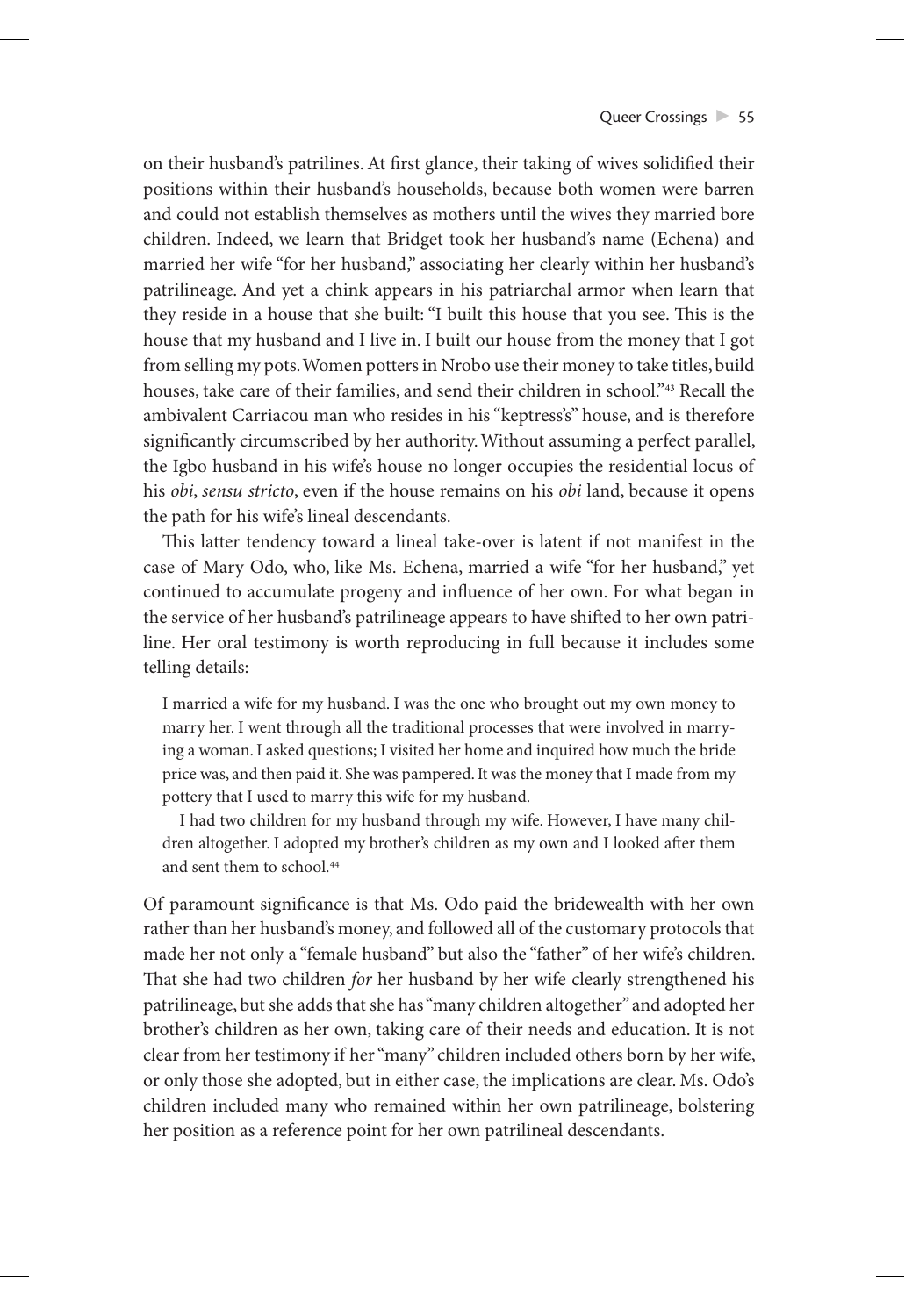Reflections of such systemic tensions in the ritual field may well appear in the powers of a nocturnal female Abere masquerade, whose association with the economic roles of market women is represented in the claim that she carries "all good luck and curses in her market pan."45 Such a characterization not only refers to the vagaries of profit and loss linked to the market woman's vessel of exchange, but sociologically extends to the complex consequences of female wealth for male authority, given that wealthy market women can overshadow their husbands within the domestic household and the larger *obi*. 46 The most powerful and dangerous Abere masquerade is called *okwa nkpokoro umudiogu*, which Achebe translates as "someone who pronounces death and takes away the property of the dead."47 Her appellation provides a clue to the social dimensions that motivate her retributive (and redistributive) activities, amplified by a song that she sang during her ritual outings—"mu ogbue di okiri Abere, Kirite ogba-di nye" (Abere kills the husband, takes the wife captive, and also takes captive the man who marries the woman whom she has taken captive).48 As a guardian of moral behavior meting out misfortune to social malefactors with impunity, her message doubles as commentary on female lineage appropriation, highlighting a powerful spirit who kills husbands, seizes (marries?) their wives, and even captures the men who would marry the captive women, as if to guarantee that no property or progeny of the killed or subsequent husbands can accrue to any other than herself. Like a female spirit-husband, her captive "wife" is hers alone, together with a captive man who can inseminate her wife and perpetuate her ritual lineage. How else can we explain the perplexing detail of her capturing the man who marries the captive woman than as a strong expression of female power diverting male property into female reproductive lines?

Many of the Igbo themes discussed thus far pertaining to female husbands, lineage appropriation, and sociopolitical empowerment converge in the extraordinary career of Ahebi Ugbabe, the one and only female king and warrant chief in colonial Nigeria, explored at length by Nwando Achebe.<sup>49</sup> At the neglect of much rich material, I will highlight key moments in Ahebi's remarkable story, which begins when she is offered to the goddess Ohe as a living sacrifice, or dedicatee (*igberema*), in atonement for an unspecified crime committed by her father. As with the deities Efuru and Adoro discussed above, here we see how the dedicated "wife" of a goddess would contribute to the reproduction of the religious community in her female husband's name. Ahebi, however was strong-willed and independent, and at the tender age of thirteen or fourteen, ran away to Igalaland, where she established herself as an *adana* prostitute, a position not of abject scorn but of recognized autonomy and even relative respectability, given that such "free women" established themselves in their own houses, selling food and drinks as well as sex, often becoming successful traders. In this fashion, Ahebi became a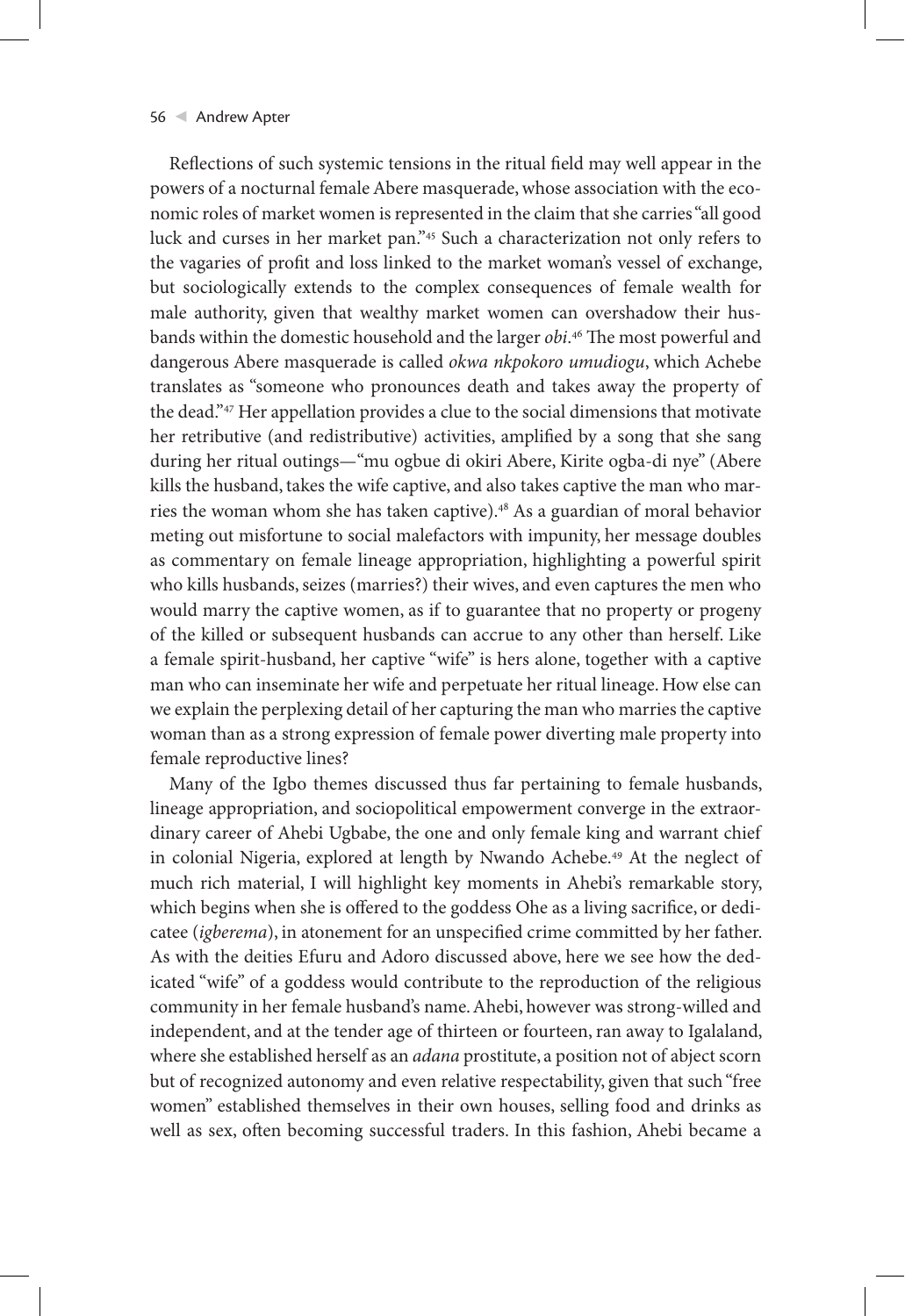highly prominent entrepreneur, establishing important economic and political connections with the *Attah* of Igala, and with those British colonial officers who were subjugating Igboland under indirect rule. Ahebi collaborated with the British, helping them pacify Nsukka Division in exchange for installing her, in 1918, as warrant chief of her natal village cluster of Enugu-Ezike, governing the very community from which she had fled as a cult dedicatee. From the *Attah* of Igala she subsequently received the male *eze* title, transforming her into both man and "king."

Ahebi's palace became an important local political center, growing not only with servants and clients, but also from the many wives she married among the women who sought sanctuary from abusive husbands. It is said that she also received wives through less altruistic means, when some of her servants—*ndi iboyi*—went marauding, "kidnapping men's wives for themselves and their master."<sup>50</sup> In this manner, Ahebi served not only as warrant chief and *eze* king, but also became "father" to the children of her wives, who would carry her name as lineal descendants.51 Whether or not the allegations of servants "snatching" wives for Ahebi were literally true, or served as social allegories of her autocratic rule, Ahebi's growing power and palace posed a threat to male leadership and patrilineal authority. Indeed, the council of lineage elders in Enugu-Ezike began to agitate against her overbearing leadership. But with British backing, Ahebi was protected from customary deposition, at least up to a point. The violation of propriety that finally brought her down, representing the limits of her masculinization, occurred in the domain of ritual and religion.

In her efforts to thwart the opposition of lineage leaders, consolidate her ritual authority, and achieve the pinnacle of maleness, Ahebi attempted to create her own masquerade, which she named after herself, *Ekpe Ahebi*. Here she entered the most secret inner sanctum of male ancestral spirit possession, protected by taboos and prohibitions barring women from intimate visual and spatial access. As Achebe explains: "It is forbidden for a woman to control a masked spirit. Women are supposed to run away at the sight of a mask, for to claim knowledge of what is behind the mask would mean that a crime has been committed against the mask. Ahebi Ugbabe, therefore, in creating and controlling the Ekpe Ahebi masquerade, invoked an ancestral spirit, the highest secret society of men, and consequently caused the total desecration of the spirit. This was in essence the gravity of Ahebi's crime."52 In the cultural terms of Igbo ontology, Ahebi's overweening ambition to achieve total maleness pushed against the limits of gender flexibility. She desecrated the ritual ground of male ancestral power because her female sex could not be completely eliminated. During the Odo masquerade outing, when Ahebi and her mask approached the chief priest (*onyishi*) for ritual recognition and blessing, he not only rejected Ahebi's Ekpe, but had it seized and destroyed. Not even the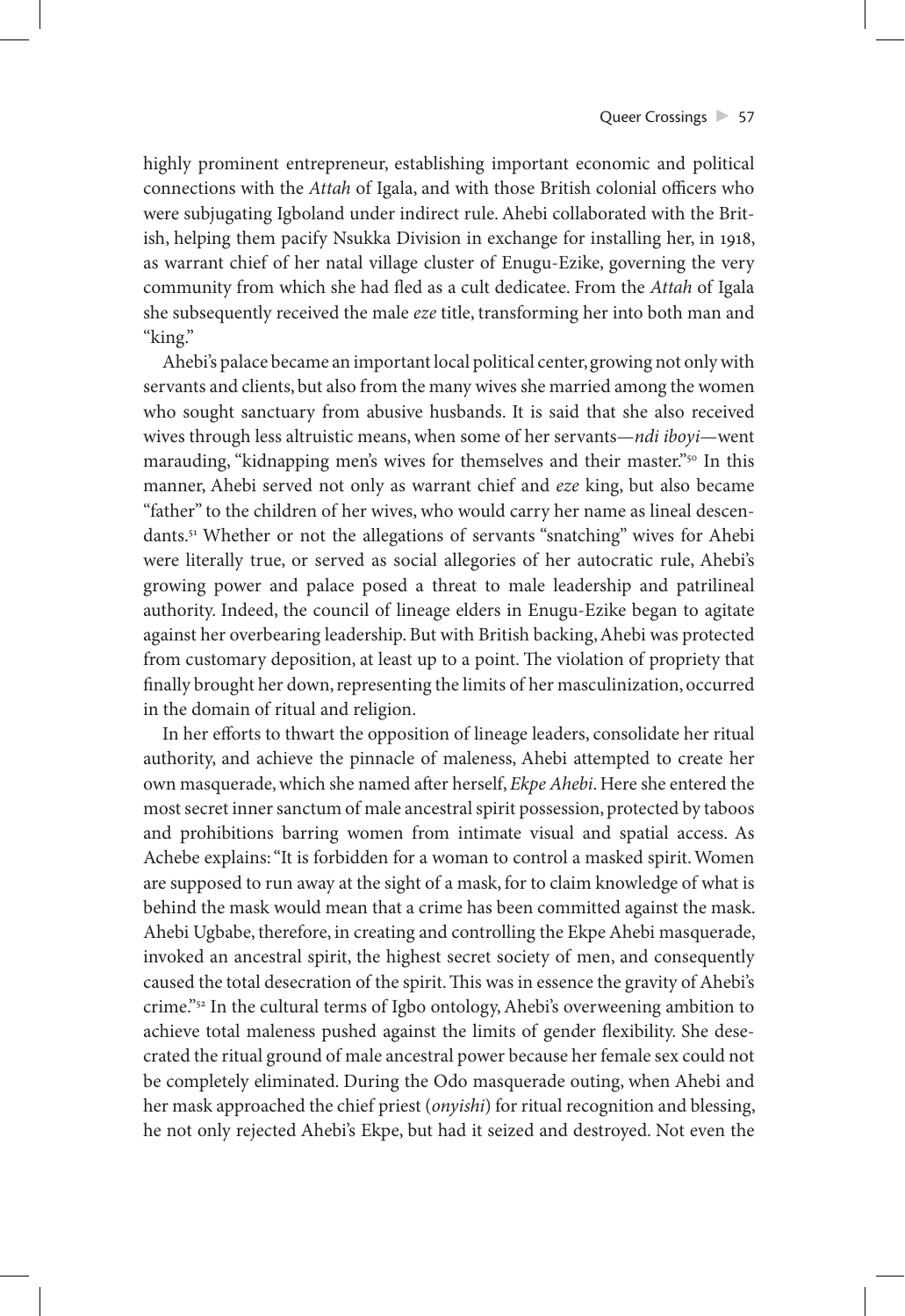British could defend her in this case, but sided with the elders "because she was a woman." Faced with such a devastating defeat, and the resulting loss of political capital, Ahebi was brought down and her reign basically ended.

Ahebi's ritual desecration clearly provided ammunition for her political opponents to rally against her, but I would argue that more was at stake than the violation of a gendered taboo. Male masks of the Ekpe type described not only channel lineage ancestors, but in doing so, reconstitute their patrilineal descendants into socially organized corporate groups—the brick and mortar of such relatively decentralized village groups so characteristic of Igbo government.<sup>53</sup> Ahebi's attempt to introduce a male mask *in her name* not only violated fundamental ritual protocols, but had she been successful, would have founded a new patrilineage by establishing herself as its *male* progenitor. By becoming a man on the deepest ritual terrain, and inaugurating a dynastic house in perpetuity, she would have "given birth" to a royal patrilineage. Indeed, one of the ritual outing songs proclaimed that "Ekpe is Ahebi's child," transforming her "spirit" into a patrilineal blood line.

Final evidence that Ahebi was bent on inaugurating her own patrilineage comes from the closing act of her political career, when she buried herself alive. This is not to say that she suffocated beneath the earth, but that she dramatized her own funeral while still able to witness it. Her immediate reason, as Achebe explains, was in anticipation of being abandoned at death: "Ahebi did not trust that her society would accord her a fitting burial."54 Such burial was further necessary to transform her into an ancestor. But what kind of ancestor? Key features of the burial ceremony—the scale of expenditure, the cows and horses that were sacrificed, the use of the *ufie* instrument performed at the funerals of titled men, and Ahebi's insistence that a man, not a woman, carry the *oba* symbol of the deceased's property—provide incontrovertible evidence that "King Ahebi 'died' a gendered man, she was buried as a man, not as a woman."55 Following the tendency toward lineage appropriation by female husbands in Igboland, I would thus argue that even after her disastrous masquerade ordeal, Ahebi's "living" burial represents her final attempt to inaugurate a patrilineage, by ensuring her ritual transformation into an eponymous *male* ancestor. That she was eventually deified as the *goddess* Ahebi is a cautionary reminder that there are no guarantees in the spirit world!<sup>56</sup>

# Conclusion

To return to the central question guiding this article, in what ways did Igbo gender flexibility inform the development of lesbian partnerships in the Grenadine island of Carriacou? In what sense have I argued that such lesbian relationships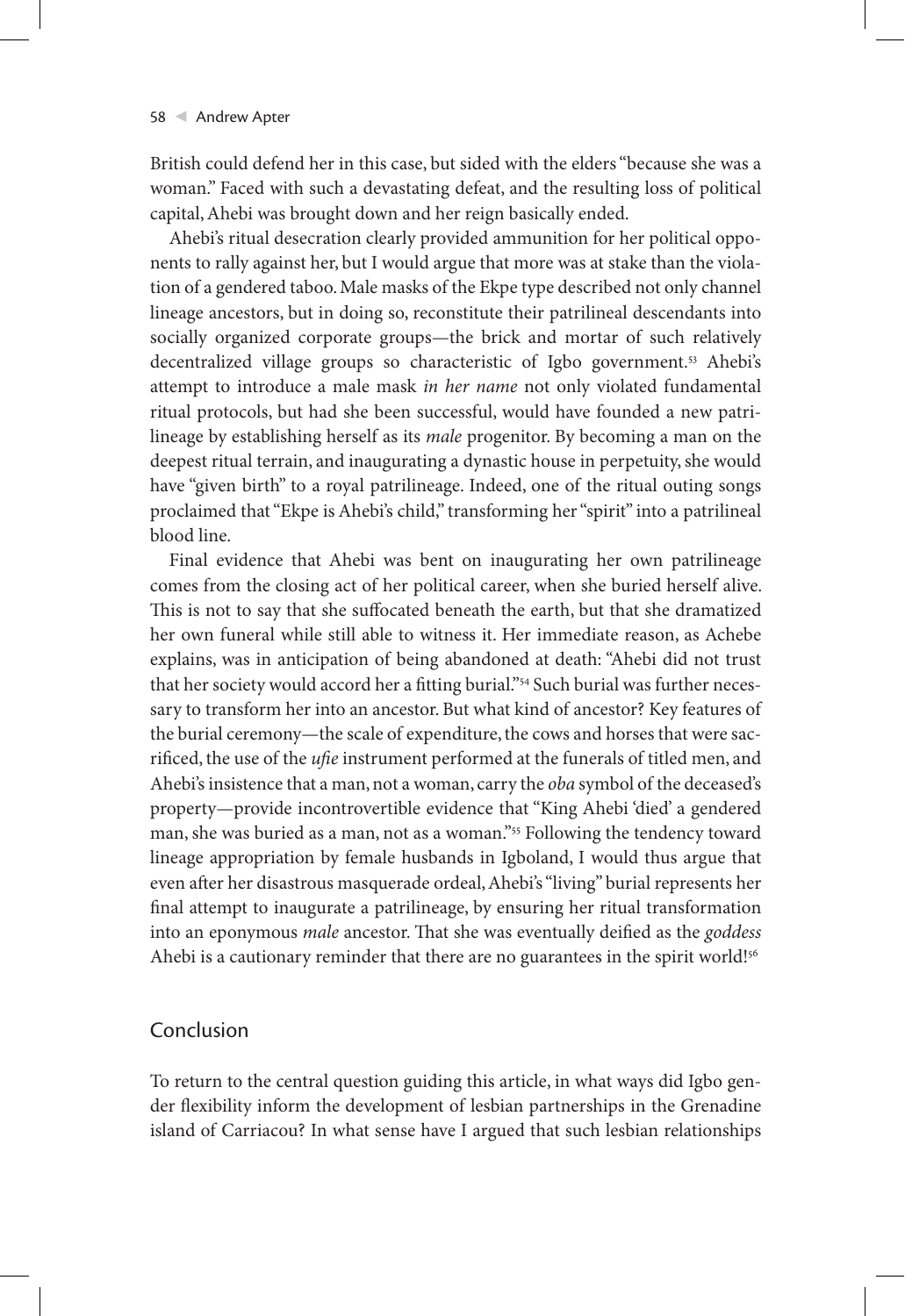are historically *rooted* in Igbo culture? It is worth reemphasizing that I am in no way suggesting that lesbian sexuality was ever semi-institutionalized in Igboland. Ifi Amadiume unequivocally states that to interpret such woman-to-woman marriages as lesbian would be "shocking and offensive to Nnobi women, since the strong bonds and support between them do not imply sexual practices."57 Nwando Achebe reiterates the point when she explains that "these relationships were not lesbian in nature but based on the verity that in precolonial Igboland, sex, and gender did not coincide, and therefore biological women could be categorized as social males."58 Indeed, the separation of sex and gender, and the mediating category of sexuality, form the starting point, or generative cultural matrix from which lesbian partnerships in Carriacou developed. Embedded in core relations of kinship and marriage—of "male daughters" and female husbands—these categories provided the *frame of reference* for relationships that became sexualized in Carriacou.

Of course, I cannot definitively "prove" that this actually happened, but a number of striking parallels support the hypothesis. In addition to Carriacou imputations of "Ibo" origins, mediated as they are by historic ideologies, both sets of practices were closely associated with nearly identical lineage dynamics: in Igboland devolving the *obi* through male lines, in Carriacou keeping the "wooden" household intact with migrant husbands in absentia for years. Moreover, similar subversive potentials empowered such women through matrilateral lineage appropriation. In Igboland, we saw how powerful women could overshadow their husbands by marrying wives of their own—building their own houses and diverting the disposition of socially reproductive resources from male into female lines (see Figure 4).59 In Carriacou, similar appropriations occurred as powerful *madivines* channeled patriarchal property to their de facto *zami* wives and their children, effectively absorbing the bloodlines of their husbands into their own uterine "blood." In both cases, as women "became" men, patriarchal authority was curtailed and undermined. Like the overshadowed Igbo husband living in his wife's house, the Carriacou man held hostage in his "keeper's" house was not only socially feminized, but also relinquished custody of his children as well. It is therefore no coincidence that when women took over as independent household heads, their real or imputed association with prostitution was less about commercialized sex than the founding of female "bloods" or lineages, a connection brought to dramatic heights by the extraordinary career of Ahebi Ugbabe.

If the Igbo material provides a compelling case of an African gender ideology that was sexualized in the Americas, it stands within a broader range of Afro-Atlantic trajectories in the ritual domain of spirit possession. Students of black Atlantic religions such as Vodou, Santería, and Candomblé have long observed queer sexualities among particular categories of priests and diviners,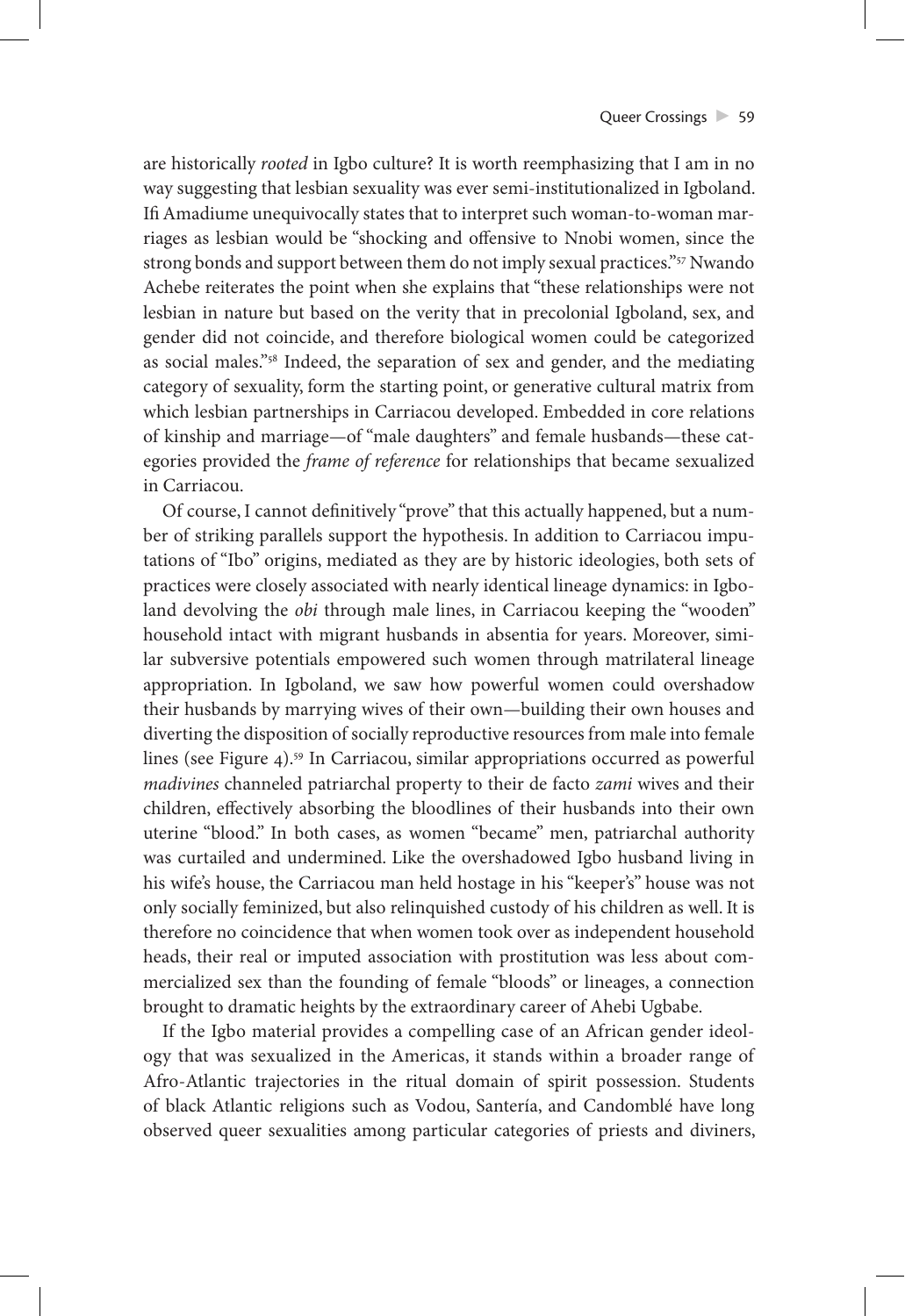



generating animated debates about the historical semantics of getting "mounted" or "possessed" as a form of sexual penetration.<sup>60</sup> Although important work remains to be done in this area, it can be productively framed in similar terms, as originating in flexible gender transformations that were sexualized in the Americas. I know from my research on Yoruba *orisha* worship that the gender shifting among possession priests and practitioners is not only complex and elaborate, generating multiple lines of ritual differentiation, but is also central to the ritual renewal of historic Yoruba kingdoms and communities.<sup>61</sup> I am also confident that such ritualized gender bending had little if anything to do with queer sexualities on the ground, although the situation may have changed in recent decades. Thus the important questions to be pursued concern the relevant historical conditions—the Middle Passage, plantation slavery, urban stratification, and colonial body politics—in which the cultural flexibility of African gender became sexualized in the Americas. If the Igbo legacies in Carriacou are any guide, West African histories of gender and sexuality are indispensable to queering the black Atlantic.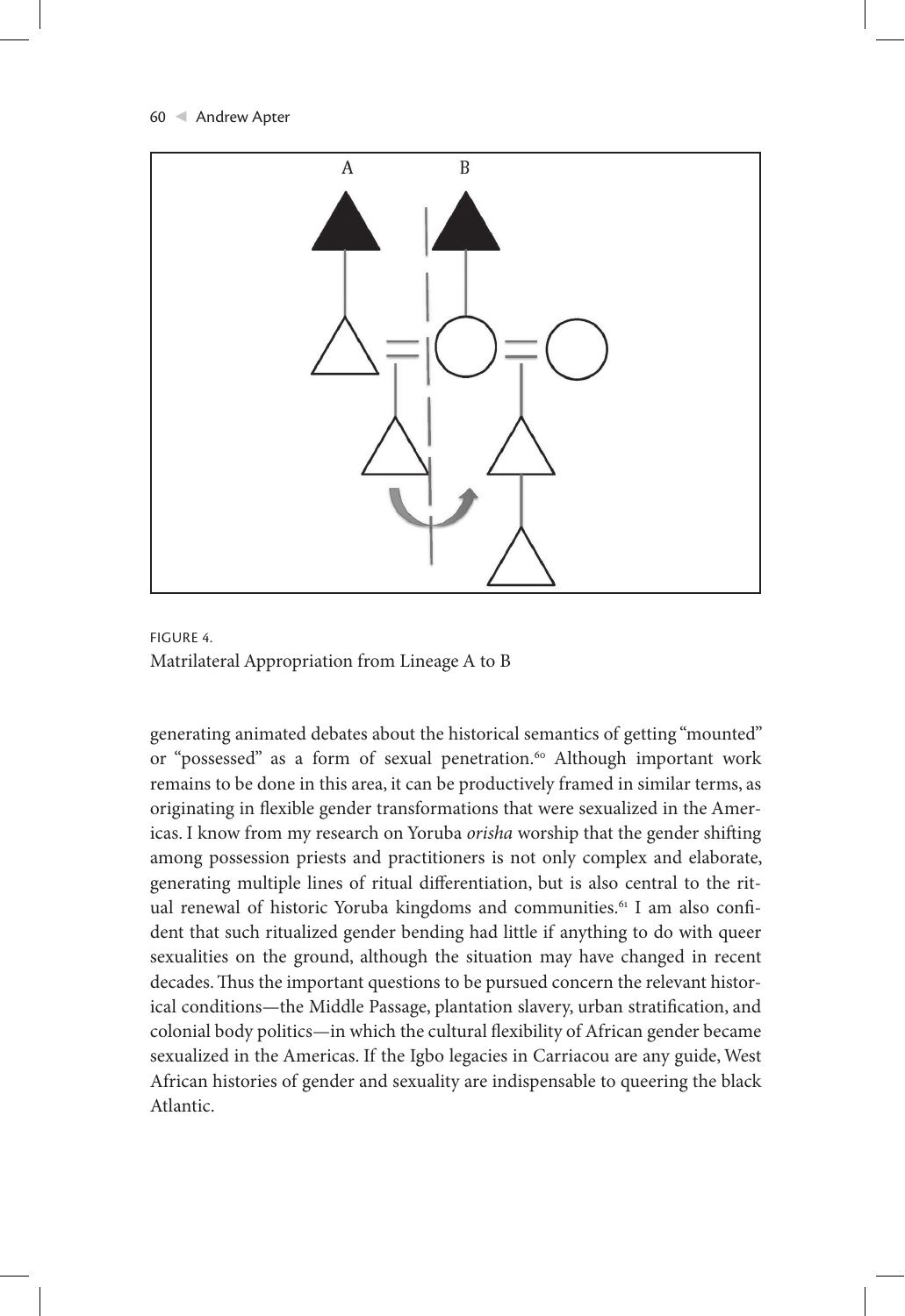### **NOTES**

- 1. Important paradigm shifts include Judith Butler, *Gender Trouble: Feminism and the Subversion of Identity* (New York: Routledge, 1990); *Bodies That Matter: On the Discursive Limits of "Sex"* (New York: Routledge, 1993); *Undoing Gender* (New York: Routledge, 2004); and Evan B. Towle and Lynn Marie Morgan, "Romancing the Transgender Native: Rethinking the Use of the 'Third Gender' Concept," *GLQ: A Journal of Lesbian and Gay Studies* 8, no. 4 (2002): 469–97.
- 2. Ifi Amadiume, *Male Daughters, Female Husbands: Gender and Sex in an African Society* (London: Zed Books, 1987), 3–10; Oyeronke Oyewumi, *The Invention of Women: Making an African Sense of Western Gender Discourses* (Minneapolis: University of Minnesota Press, 1997), 11–17.
- 3. See Omise'eke Natasha Tinsley, "Black Atlantic, Queer Atlantic: Queer Imaginings of the Middle Passage," *GLQ: A Journal of Lesbian and Gay Studies* 14, nos. 2–3 (2008): 193.
- 4. The ethnic origins of enslaved Africans on Carriacou are difficult to assess because the relevant documentation refers mainly to the "parent" island of Grenada. Nonetheless, it is clear from the Grenadine figures that between 1669 and 1808, 33 percent of the imported slaves were from the Bight of Biafra, compared to 21 percent from the Gold Coast, 14 percent from the Winward Coast, 11 percent from Sierra Leone, 11 percent from West Central Africa, 5 percent from Senegambia, and 5 percent from the Bight of Benin. Of those imported from the Bight of Biafra, the majority were from Bonny and Calabar as opposed to Old Calabar, suggesting a tilt toward Igbo rather than Efik cultural flows. See Shantelle George, "Religion, Identity Formation and Memory among Liberated Africans and Their Descendants in Grenada, 1836 to the Present." PhD diss., University of London, 2016, 40–52; and Edwina Ashie-Nikoi, "'Beating the Pen on the Drum': A Socio-Cultural History of Carriacou, Grenada, 1750–1920." PhD diss., (New York University, 2007), 51–56. For an explicit inventory of African "nations" incorporated into Carriacou's Big Drum ceremony, see Andrew Pearse, "Music in Caribbean Popular Culture," *Revista Interamericana* 8, no. 4 (1978–79): 629–39, where Ibo is identified along with Cromanti, Manding, Arada, Congo, Chamba, Banda, Temne, and Moko.
- 5. As will become clear, the *madivine* refers to the "butch" role of a female "husband" in relation to her *zami* or "femme" sexual partner or "wife." See M. G. Smith, *Kinship and Community in Carriacou* (New Haven: Yale University Press, 1962); Andrew Apter, "M. G. Smith on the Isle of Lesbos: Kinship and Sexuality in Carriacou," *New West Indian Guide* 87, nos. 3–4 (2013): 273–93. I use "Ibo" and "Igbo" to distinguish between the Ibo nation in Carriacou and Igbo culture and ethnicity in southeast Nigeria.
- 6. Ifi Amadiume, *Male Daughters*; Nwando Achebe, *Farmers, Traders, Warriors, and Kings: Female Power and Authority in Northern Igboland, 1900-1960* (Portsmouth, NH: Heinemann, 2005). Many of the themes in Achebe's first book are deepened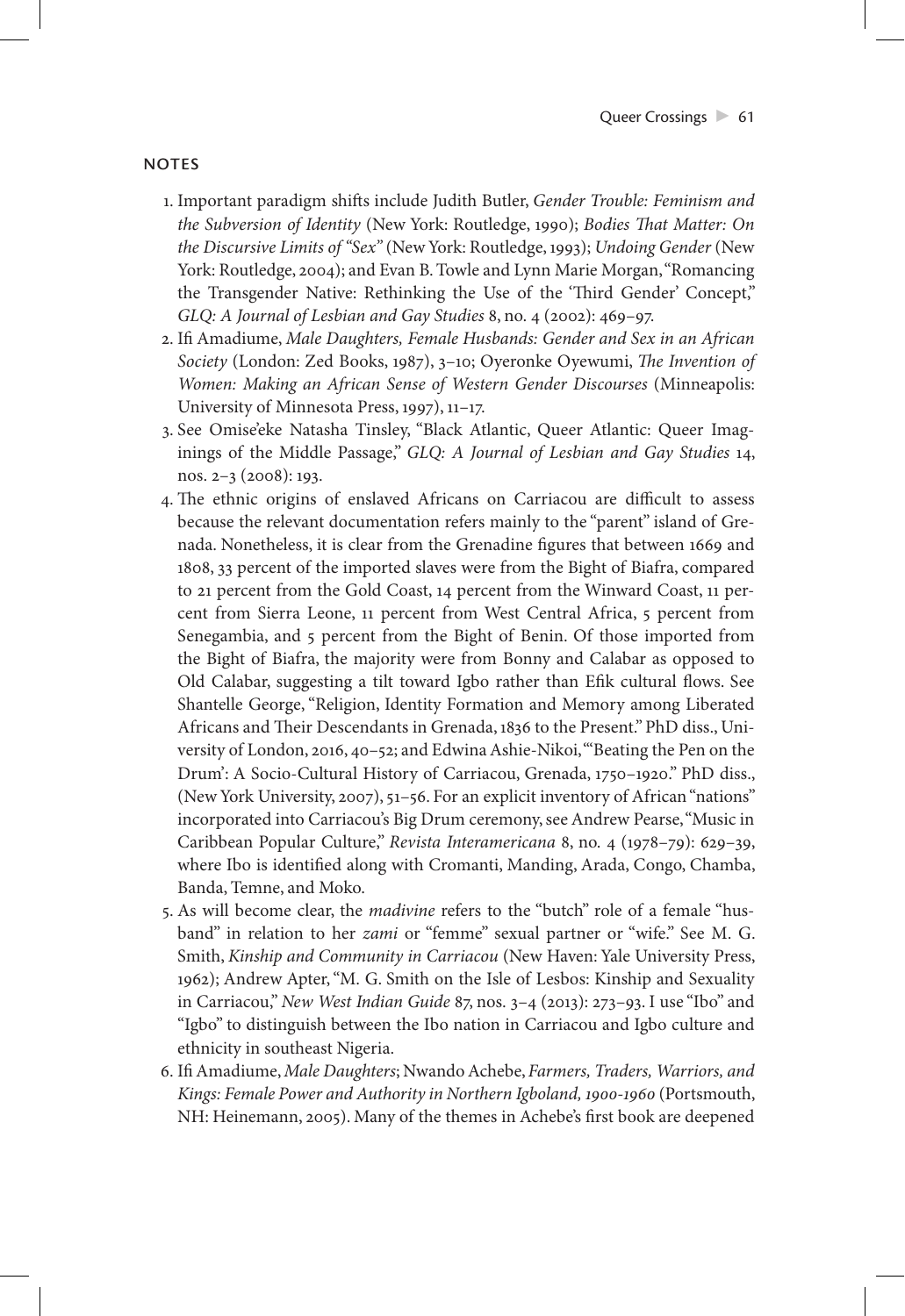and elaborated in Nwando Achebe, *The Female King of Colonial Nigeria: Ahebi Ugbabe* (Bloomington: Indiana University Press, 2011), on which I also draw to illuminate Igbo-Carriacou connections.

- 7. It is important to acknowledge that the "status quo" *denial* of sexual relations between Igbo female husbands and their wives may not always obtain in practice. For an important defense of the possibilities of lesbian sexualities in African woman to woman marriages, including Igbo marriages, see Joseph M. Carrier and Stephen O. Murray, "Woman-Woman Marriage in Africa," in *Boy-Wives and Female Husbands: Studies in African Homosexualities* (New York: Palgrave, 1998), 262–66.
- 8. Caveat lector! My expository genre is neither proper history nor proper ethnography, but a somewhat experimental desecration of both, based on the abstraction of sociocultural schemes and correspondences that suggest—but do not prove—transatlantic historical trajectories. The article is grounded in neither localized ethnographic nor archival expertise in these specific societies, but is modeled on similar dynamic trajectories of the Yoruba-Atlantic, with which I am more familiar. I would dub the present foray a kind of "historical schematics," the value of which lies in generating historical hypotheses that subsequent scholarship might support or refute. For parallel illustrations of this method, see Andrew Apter, *Oduduwa's Chain: Locations of Culture in the Yoruba-Atlantic* (Chicago: University of Chicago Press, 2017).
- 9. See Christine Barrow, "Mating and Sexuality in Carriacou: Social Logic and Surplus Women," in *M.G. Smith: Social Theory and Anthropology in the Caribbean and Beyond*, ed. Brian Meeks (Kingston, Jamaica: Ian Randle, 2011), 150–2.
- 10. Smith, *Kinship*, 217.
- 11. Ibid., 118.
- 12. Ibid., 199–200.
- 13. Ibid., 119.
- 14. Ibid., 205.
- 15. The *sukuyan* and *lougarou* shape-shifting spirits of Carriacou "roam about and suck the blood from sleeping humans . . ." (Smith, *Kinship*, 89). Islanders also maintain that "two pregnant women must never sleep together since the child of one will 'suck the blood' of the other," a prohibition that shows how lesbian unions can pull the child of one blood-line into another. See Smith, *Kinship*, 135; and Apter, "M. G. Smith," 288–9.
- 16. Donald R. Hill, personal communication, May 10, 2013. Winston Fleary, who directed the Folklife Institute of Grenada, worked as ethnomusicologist Alan Lomax's research assistant in the 1960s, as well as for Donald Hill in the 1970s, and more recently, Rebecca Miller. He also directed the Big Drum Nation Dance Company during his years in Brooklyn, New York. See Donald R. Hill, *The Impact of Migration on the Metropolitan and Folk Society of Carriacou*, Grenada (New York: American Museum of Natural History, 1977), and note 13 below. See also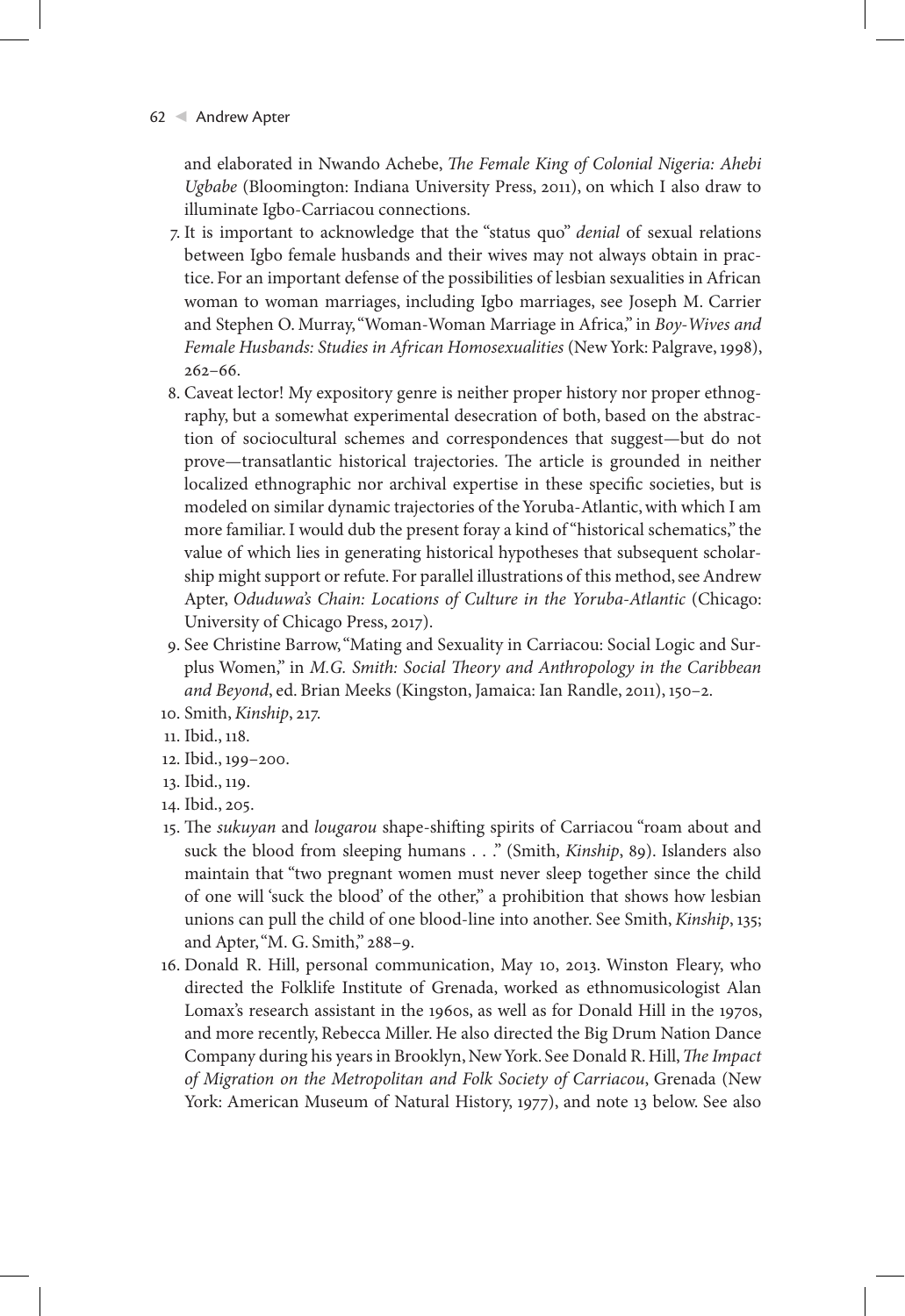Rebecca S. Miller, *Carriacou String Band Serenade: Performing Identity in the Eastern Caribbean* (Middletown, CT: Wesleyan University Press, 2007).

- 17. The possible relationship between the "Old Parents" representing ancestors of a person's paternal and maternal kin, along cognatic lines in Carriacou, and the classificatory "ancient parents" of a person's mother's patrilineage in Igboland, is worth pursuing. See Smith, *Kinship and Community*, 298, and Amadiume, *Male Daughters*, 63, 81.
- 18. Although Fleary quoted the three central lines of the song text during our interview, I have reproduced the full song text as it appears in the liner notes accompanying a record of Carriacou music that Donald Hill produced with Fleary's assistance. See Donald R. Hill, "Notes," 7, for *The Big Drum and Other Ritual and Social Music of Carriacou* (Ethnic Folkways Records FE 34002, Vinyl LP Album, 1980).
- 19. Edwina Ashie-Nikoi, "Beating the Pen on the Drum." For a methodological approach to ritualized forms of historical memory in the Black Atlantic, see Andrew Apter and Lauren Derby, "Introduction," in *Activating the Past: History and Memory in the Black Atlantic World*, eds. Andrew Apter and Lauren Derby (Newcastle Upon Tyne, UK: Cambridge Scholars, 2010), xiii–xxxiii.
- 20. For earlier documentation of woman-marriage and "male daughters," see Northcote Whitridge Thomas, *Anthropological Report on the Ibo-Speaking Peoples of Nigeria, Part IV* (London: Harrison and Sons, 1914); Charles Kingsley Meek, *Law and Authority in a Nigerian Tribe* (London: Oxford University Press, 1937); Percy Amaury Talbot, *The Peoples of Southern Nigeria*, vols. 3 and 4 (London: Oxford University Press, 1926).
- 21. Double-descent is found further east, such as in Afikpo and Ohafia. See Simon Ottenberg, *Double Descent in an African Society: The Afikpo Village-Group* (Seattle: University of Washington Press, 1968); and John C. McCall, *Dancing Histories: Heuristic Ethnography with the Ohafia Igbo* (Ann Arbor: University of Michigan Press, 2000).
- 22. The Igbo term for a localized patrilineage is *umunna*, although there is much regional variation in descent group terminology. See Daryll Forde and G. I. Jones, *The Ibo and Ibo and Ibibio-Speaking Peoples of South-Eastern Nigeria* (London: Oxford University Press, 1950), 15. For competing analytical and cultural models of Igbo descent, see John McCall, "Rethinking Ancestors in Africa," *Africa* 65, no. 2 (1995): 256–70.
- 23. The term "male daughter" is a bit of a misnomer, particularly in relation to "female husband," because in the former, gender takes priority over sex whereas in the latter, sex takes priority over gender. For this reason Achebe prefers the term "female sons." See Achebe, *Farmers*, 15, 72, 77, 229. I retain "male daughters" in discussing Amadiume's work to maintain consistency with her usage.
- 24. Amadiume's discussion of the male-daughter Nwajiuba illustrates this strategy of repaying bridewealth to regain her rights in genetricem. See Amadiume, *Male Daughters*, 32–33.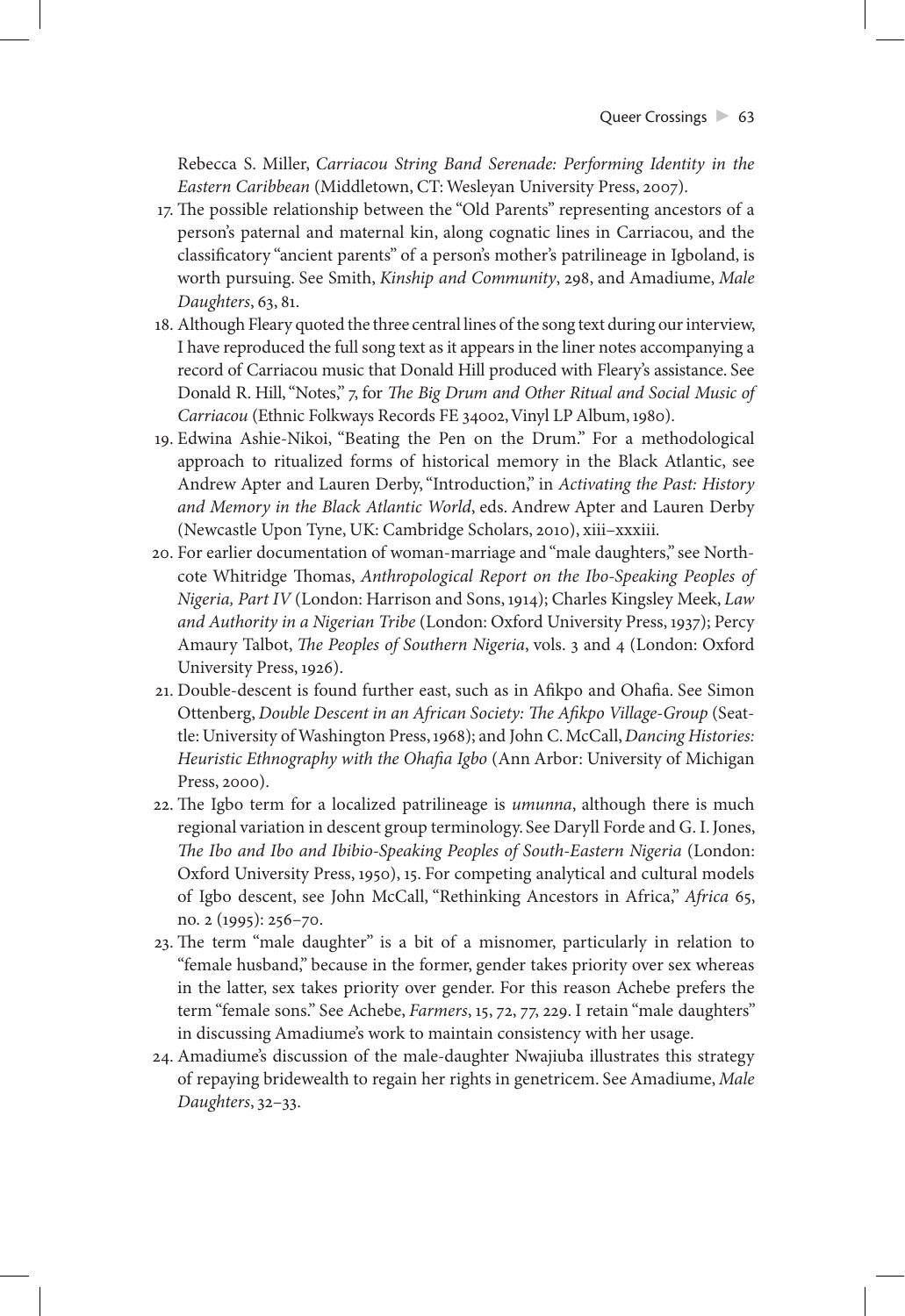- 64 Andrew Apter
	- 25. For the distinction between "pater" and "genitor" as social versus physiological fatherhood (to which he would add "mater" and "genetrix" for social vs. physiological motherhood) see A. R. Radcliffe-Brown, "Introduction," in *African Systems of Kinship and Marriage*, ed. A.R. Radcliffe-Brown and Daryll Forde (London: Oxford University Press, 1950), 4.
	- 26. Amadiume, *Male Daughters*, 34.
	- 27. Ibid., 35.
	- 28. For similar Yoruba patterns of the matrilateral "snatching" of male progeny from patrilines, see Andrew Apter, "The Blood of Mothers: Women, Money and Markets in Yoruba-Atlantic Perspective," *Journal of African American History* 98, no. 1  $(2013): 72-98.$
	- 29. Amadiume explains that when a female husband paid the equivalent of bridewealth for a wife, it was referred to as "buying a slave," although the woman so bought had the status of wife of the woman who bought her, "who was referred to as her husband" (Amadiume, *Male Daughters*, 46–47).
	- 30. Ibid., 46.
	- 31. The concept of "complementary filiation" was first developed by Meyer Fortes to specify the importance of matrilateral kinship ties, and relations with the mother's patrilineage, in societies organized by agnatic descent. In principle, it applies to patrilateral kinship ties in matrilineal societies as well. See Meyer Fortes, *The Web of Kinship among the Tallensi* (London: Oxford University Press, 1949).
	- 32. Amadiume, *Male Daughters*, 48.
	- 33. Ibid.
	- 34. For this reason Achebe prefers the term "child price." See Achebe, *Female King*, 39–40.
	- 35. For the importance of situating oral interviews and histories in their discursive and performative contexts to illuminate their meanings, see Lauren Derby, "Beyond Fugitive Speech: Rumor and Affect in Caribbean History," *Small Axe* 44 (July 2014): 123–40.
	- 36. Amadiume, *Male Daughters*, 48–49.
	- 37. It is also possible that Johnson Ume's father was born of one of his mother's nine wives, thereby taking her name as his "pater."
	- 38. Johnson's account of why Ifeyinwa outranked her senior cowife due to the latter's "laziness" in preparing food can be seen as a kind of morality tale covering the underlying logic of lineage appropriation.
	- 39. See Achebe, *Female King*. For an extraordinary account of how Ahebi underwent a live male burial ritual to ensure her/his transition into ancestorhood, see Achebe, *Female King*, 187–96. Ahebi's actual death occurred several years later.
- 40. Achebe, *Farmers*, 76.
- 41. Ibid., 60. Achebe uses the term "sperm donors" to describe the role of male priests (*attama*) of Adoro in impregnating her dedicatee-wives.
- 42. For an illuminating exploration of "marriages" to water spirits, as incarnated by Igbo *ogbaanje* children, see Misty L. Bastian, "Married in the Water: Spirit Kin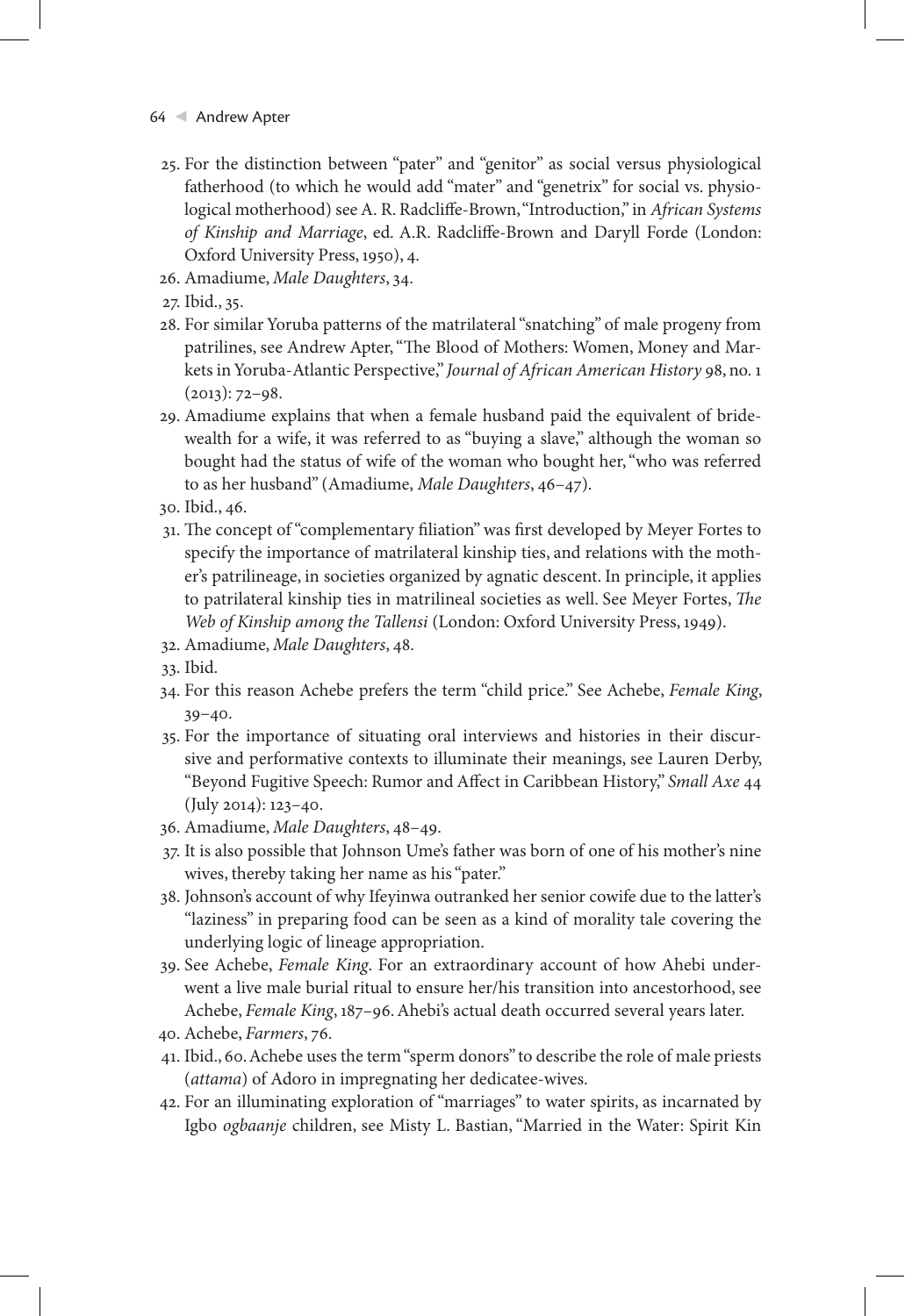and Other Afflictions of Modernity in Southeastern Nigeria," *Journal of Religion in Africa* 27, no. 2 (1997): 116–34.

43. Achebe, *Farmers*, 141.

44. Ibid.

- 45. D. C. Ugwu, *This is Nsukka* (Apapa, Nigeria: Nigerian National Press, 1958), 35. Quoted in Achebe, *Farmers*, 163. For the similar Oro Efe spirit of the Gelede cult in Yorubaland, see Henry Drewal and Margaret Drewal, *Gelede: Yoruba Art and Female Power* (Bloomington: Indiana University Press, 1983).
- 46. For similar structural tendencies in Yorubaland, see Apter, "Atinga Revisited" and "The Blood of Mothers."
- 47. Achebe, *Farmers*, 187, n.6.
- 48. Ibid., 163.
- 49. In addition to Achebe's case study, *Female King*, see her *Farmers*, 197–224.
- 50. Achebe, *Farmers*, 210.
- 51. In some accounts, Ahebe had a husband, Eze Nwa Ezema, who "fathered" Ahebi's only child (a daughter) before she became wealthy and divorced him. Although the daughter, Oriefi Eze Nwa Ezema, took her father's name, her children took Ahebi Ugbabe's surname. See the family tree in Achebe, *Female King*, 44.
- 52. Achebe, *Farmers*, 213.
- 53. As Amadiume states, "A patrilineage was said to be a little town of its own. . . ." (Amadiume, *Male Daughters*, 58). Like Igbo lineage systems, Igbo political systems reveal significant regional variations. Useful colonial accounts include Margaret M. Green, *Igbo Village Affairs* (London: Frank Cass, 1964 [1947]); C. K. Meek, *Law and Authority in a Nigerian Tribe* (London: Oxford University Press, 1937); Daryll Forde and G. I Jones, *The Ibo and Ibibio-Speaking Peoples of South-Eastern Nigeria* (London: Oxford University Press for The International African Institute, 1950), and P. Amaury Talbot, *The Peoples of Southern Nigeria,* vol. 4 (London: Oxford University Press, 1926). Important subsequent studies include Elizabeth Isichei, *A History of the Igbo People* (London: Macmillan, 1976); Toyin Falola, ed., *Igbo History and Society: The Essays of Adiele Afigbo* (Trenton, NJ: Africa World Press, 2005); Mazi Elechukwu Nnadibuagha Njaka, *Igbo Political Culture* (Evanston, IL: Northwestern University Press, 1974), particularly 83–133; and Ikenna Nzimiro, *Studies in Ibo Political Systems: Chieftaincy and Politics in Four Niger States* (Berkeley and Los Angeles: University of California Press, 1972).
- 54. Achebe, *Female King*, 187.
- 55. Ibid., 189.
- 56. For a discussion of Ahebi's deification into a goddess, see Achebe, *Female King*, 203–6. The final irony is the remaining possibility that if Ahebi as goddess were to receive dedicatee-wives, they could reproduce for her as their female husband, and therefore "pater" to their children, thereby inaugurating the privileged patriline that she sought so relentlessly during her lifetime.
- 57. Amadiume, *Male Daughters*, 7.
- 58. Achebe, *Female King*, 59.